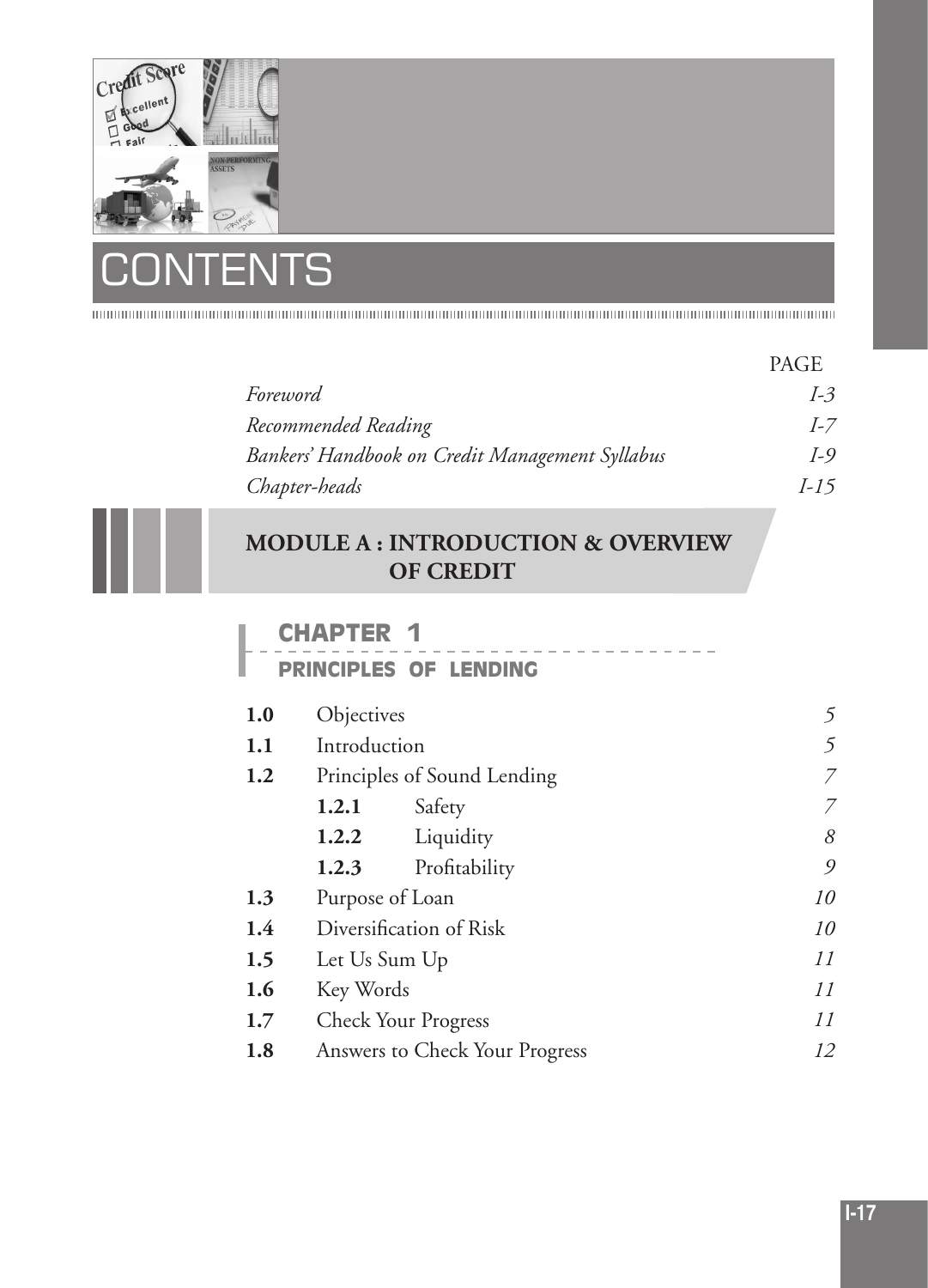|      | <b>APTER</b>                                                            |    |
|------|-------------------------------------------------------------------------|----|
|      | <b>CREDIT POLICY</b>                                                    |    |
| 2.0  | Objectives                                                              | 15 |
| 2.1  | Introduction                                                            | 15 |
| 2.2  | Policy Framework                                                        | 16 |
| 2.3  | Contents of a Credit Policy                                             | 17 |
| 2.4  | Priority                                                                | 28 |
| 2.5  | Role                                                                    | 28 |
| 2.6  | MIS and Review                                                          | 29 |
| 2.7  | Conclusions                                                             | 29 |
| 2.8  | Let Us Sum Up                                                           | 30 |
| 2.9  | <b>Check Your Progress</b>                                              | 30 |
| 2.10 | Answers to Check Your Progress                                          | 31 |
|      | <b>CHAPTER</b><br>3                                                     |    |
|      | <b>BORROWERS &amp; TYPES OF</b><br><b>TYPES OF</b><br>GREDIT FACILITIES |    |
| 3.0  | Objectives                                                              | 37 |
| 3.1  | Introduction                                                            | 37 |
| 3.2  | Individual                                                              | 38 |
| 3.3  | Agent                                                                   | 42 |
| 3.4  | Attorney                                                                | 43 |
| 3.5  | Joint Borrowers                                                         | 44 |
| 3.6  | Hindu Undivided Family (HUF)                                            | 44 |
| 3.7  | Proprietary Firms                                                       | 47 |
| 3.8  | Partnership Firm                                                        | 47 |
| 3.9  | Limited Companies                                                       | 50 |
| 3.10 | Registration of Charges under the Companies Act                         | 57 |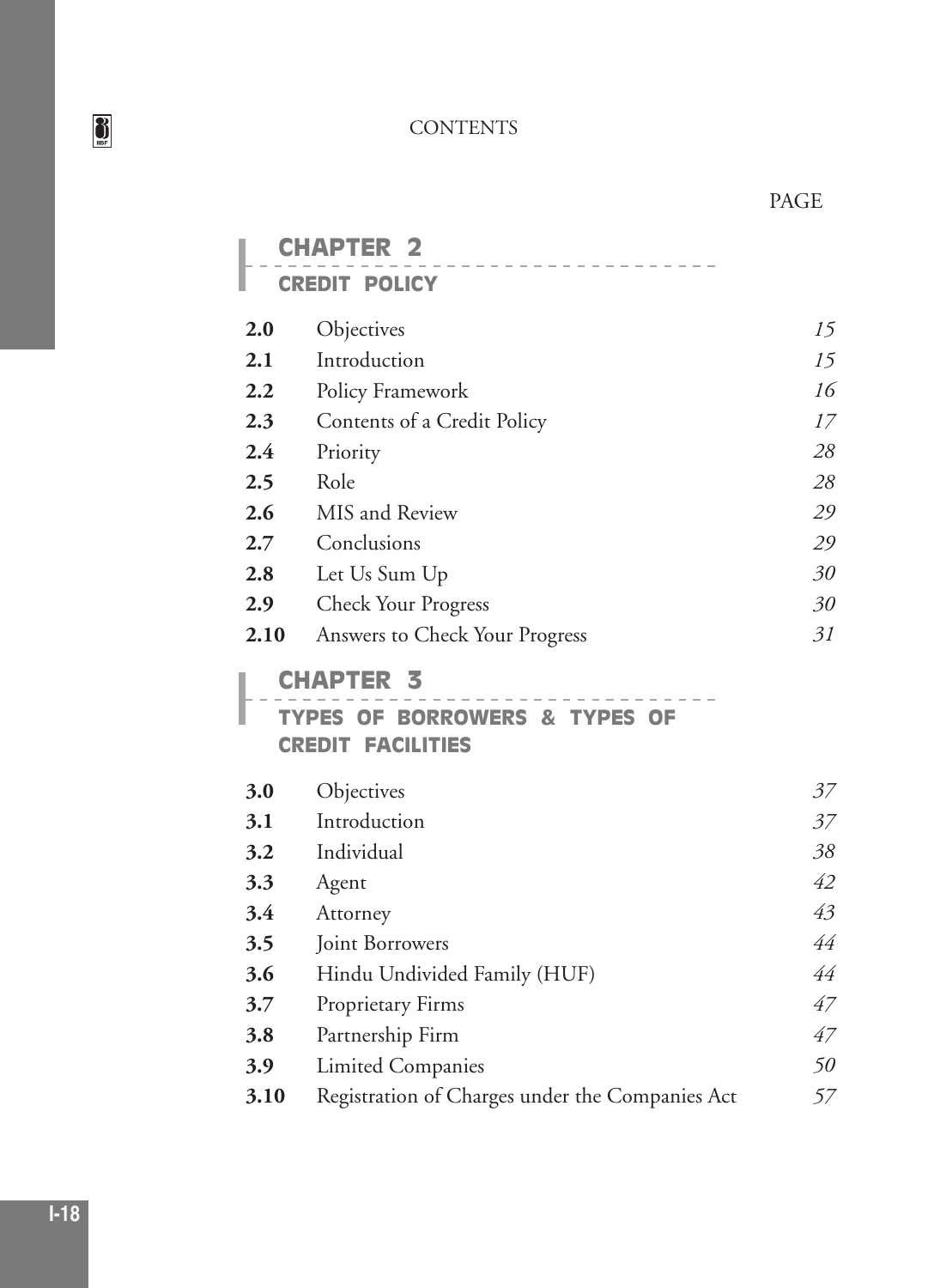| --<br>v.<br>- -<br>- -<br>- - |
|-------------------------------|
|-------------------------------|

|      | 3.10.1                                     | <b>Effect of Non-registration</b>                       | 58 |
|------|--------------------------------------------|---------------------------------------------------------|----|
| 3.11 |                                            | Limited Liability Partnership (LLP)                     | 59 |
|      | 3.11.1                                     | Precautions while granting credit facilities<br>to LLPs | 61 |
| 3.12 | Other entities                             |                                                         | 62 |
| 3.13 |                                            | Types of Credit Facilities                              | 62 |
| 3.14 | Let Us Sum Up                              |                                                         | 71 |
| 3.15 | Key Words                                  |                                                         | 72 |
| 3.16 |                                            | <b>Check Your Progress</b>                              | 72 |
| 3.17 |                                            | Answers to Check Your Progress                          | 73 |
|      | <b>CHAPTER 4</b><br><b>CREDIT DELIVERY</b> |                                                         |    |
| 4.0  | Objectives                                 |                                                         | 77 |
| 4.1  | Introduction                               |                                                         | 77 |
| 4.2  | Type of facilities                         |                                                         | 77 |
| 4.3  |                                            | Modes of Delivery                                       | 78 |
| 4.4  | Credit Thrust                              |                                                         | 86 |
|      | 4.4.1                                      | <b>Credit Priorities</b>                                | 87 |
|      | 4.4.2                                      | Tenure of Credit                                        | 87 |
| 4.5  |                                            | <b>Credit Acquisitions</b>                              | 88 |
|      | 4.5.1                                      | Primary Acquisitions                                    | 88 |
|      | 4.5.2                                      | Secondary acquisition                                   | 88 |
| 4.6  |                                            | Statutory & Regulatory Restrictions                     | 88 |
| 4.7  | Let Us Sum Up                              |                                                         | 88 |
| 4.8  | Key Words                                  |                                                         | 89 |
| 4.9  |                                            | <b>Check Your Progress</b>                              | 89 |
| 4.10 |                                            | Answers to Check Your Progress                          | 90 |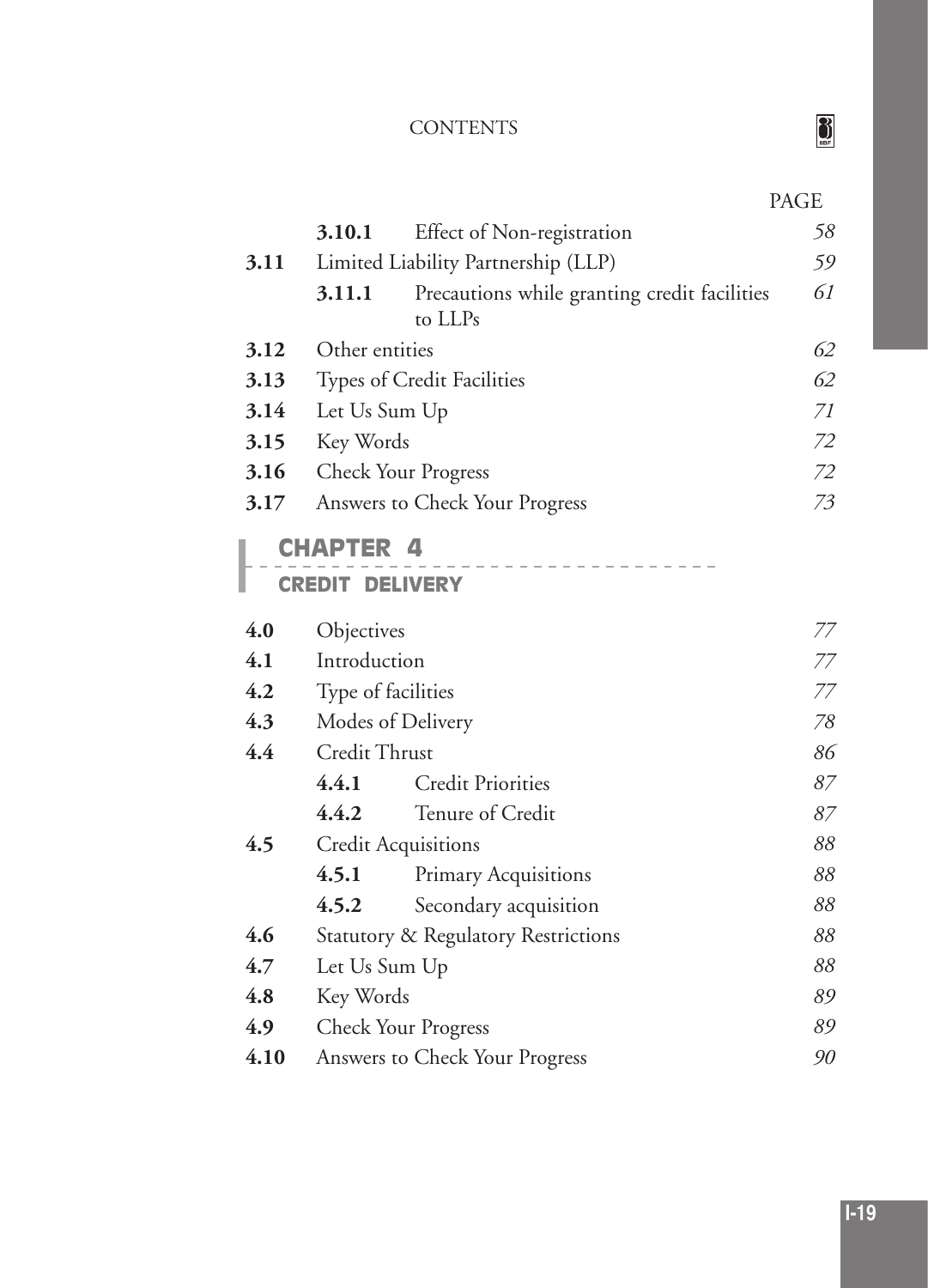|      | <b>CHAPTER 5</b>                             |     |
|------|----------------------------------------------|-----|
|      | <b>CREDIT APPRAISAL</b>                      |     |
| 5.0  | Objectives                                   | 95  |
| 5.1  | Introduction                                 | 95  |
| 5.2  | Credit Appraisal                             | 95  |
| 5.3  | Validation of the proposal                   | 97  |
| 5.4  | Cardinal Principles of Lending               | 100 |
| 5.5  | Creditworthiness of borrower                 | 100 |
| 5.6  | Purpose of the loan                          | 103 |
| 5.7  | Source of Repayment                          | 104 |
| 5.8  | Cash Flow                                    | 105 |
| 5.9  | Collateral                                   | 107 |
| 5.10 | Let Us Sum Up                                | 108 |
| 5.11 | Key Words                                    | 108 |
| 5.12 | <b>Check Your Progress</b>                   | 109 |
| 5.13 | Answers to Check Your Progress               | 109 |
|      | <b>CHAPTER 6</b>                             |     |
|      | <b>CREDIT RATING</b>                         |     |
| 6.0  | Objectives                                   | 121 |
| 6.1  | Introduction                                 | 121 |
| 6.2  | What is Credit Rating?                       | 124 |
| 6.3  | Objectives of Rating                         | 124 |
| 6.4  | Internal & External Ratings                  | 125 |
|      | 6.4.1<br>Major Factors for Scrutiny          | 126 |
|      | 6.4.2<br>A simple Model Credit Rating        | 126 |
|      | 6.4.3<br>Methodology of Simple Credit Rating | 127 |
| 6.5  | Let Us Sum Up                                | 131 |
| 6.6  | Key Words                                    | 132 |

ш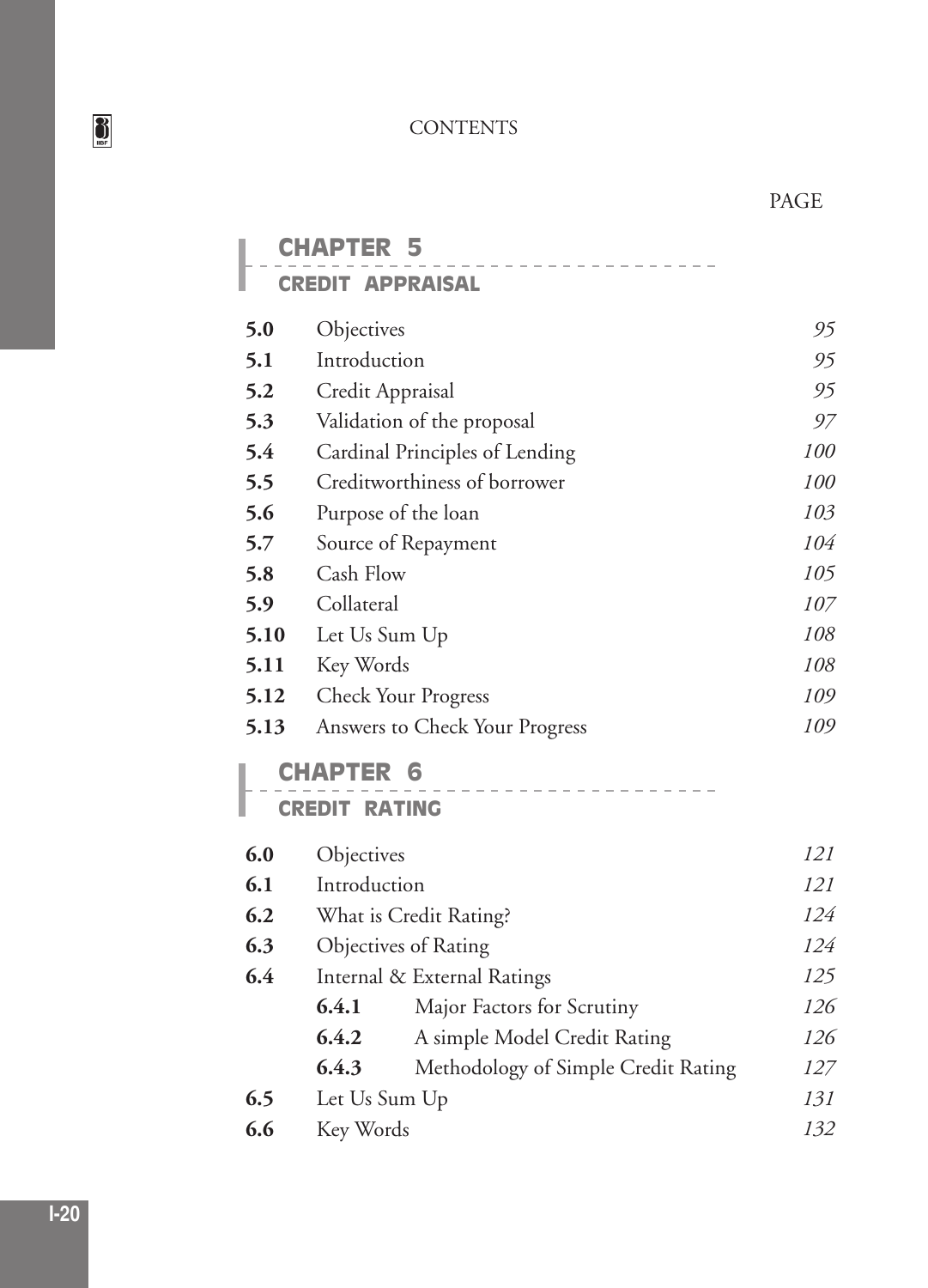|     |                                | PAGE |
|-----|--------------------------------|------|
|     | <b>6.7</b> Check Your Progress | 132  |
| 6.8 | Answers to Check Your Progress | 133  |

# **MODULE B : ANALYSIS OF FINANCIAL STATEMENTS**

#### **CHAPTER 7**

l

#### **ANALYSIS OF FINANCIAL STATEMENTS**

| 7.0 | Objectives                                           |                                                           | 163 |  |  |  |  |
|-----|------------------------------------------------------|-----------------------------------------------------------|-----|--|--|--|--|
| 7.1 | <b>Balance Sheet</b>                                 |                                                           | 163 |  |  |  |  |
|     | 7.1.1                                                | Definition                                                | 174 |  |  |  |  |
|     | 7.1.2                                                | <b>Balance Sheet and Banker</b>                           | 175 |  |  |  |  |
|     | 7.1.3                                                | Classification of assets and liabilities for<br>analysis  | 176 |  |  |  |  |
|     | 7.1.4                                                | Classification of Current Assets & Current<br>Liabilities | 179 |  |  |  |  |
|     | 7.1.5                                                | Balance sheet analysis                                    | 184 |  |  |  |  |
| 7.2 | Trading and Statement of Profit & Loss Account (SPL) |                                                           |     |  |  |  |  |
|     | 7.2.1                                                | Sales                                                     | 186 |  |  |  |  |
|     | 7.2.2                                                | Gross Profit and Net Profit                               | 187 |  |  |  |  |
|     | 7.2.3                                                | <b>Auditors Note</b>                                      | 188 |  |  |  |  |
| 7.3 | Ratio Analysis                                       |                                                           |     |  |  |  |  |
|     | 7.3.1                                                | Classification of Ratios and their signifi-<br>cance      | 190 |  |  |  |  |
| 7.4 |                                                      | Other important Ratios                                    | 208 |  |  |  |  |
| 7.5 |                                                      | Some Important Ratios                                     | 211 |  |  |  |  |
| 7.6 |                                                      | Ratio Interpretation                                      | 214 |  |  |  |  |
| 7.7 |                                                      | Uses of Ratio Analysis                                    | 216 |  |  |  |  |
| 7.8 |                                                      | <b>Funds Flow Statements</b>                              | 217 |  |  |  |  |
|     | 7.8.1                                                | Preparation of Funds Flow Statement                       | 218 |  |  |  |  |

 $\frac{3}{2}$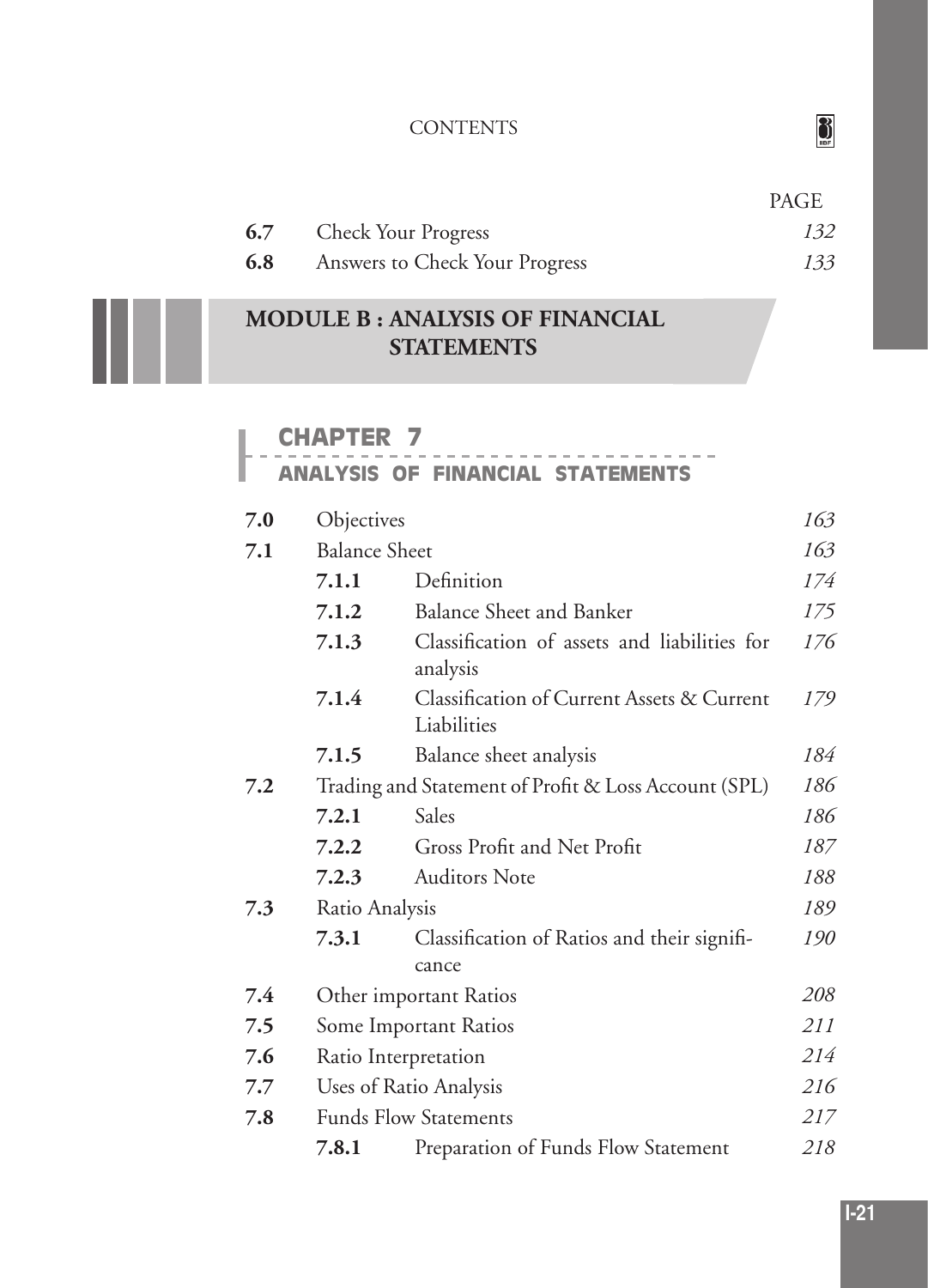|      |                                      |                                                                                  | PAGE |
|------|--------------------------------------|----------------------------------------------------------------------------------|------|
|      | 7.8.2                                | Nature of sources and uses of funds                                              | 220  |
|      | 7.8.3                                | Refining of the Funds Flow statement to<br>analyse net change in working capital | 221  |
|      | 7.8.4                                | Analyzing the Flow of Funds by use of the<br>Profit & Loss Account               | 222  |
| 7.9  |                                      | <b>Cash Flow Statement</b>                                                       | 223  |
|      | 7.9.1                                | Change in current assets                                                         | 225  |
|      | 7.9.2                                | Change in current liabilities                                                    | 225  |
| 7.10 |                                      | Fund flow and Cash flow Analysis                                                 | 226  |
|      | 7.10.1                               | <b>Classification of Balance Sheet items</b>                                     | 226  |
|      | 7.10.2                               | Identification of 'Flow' of Funds                                                | 227  |
|      | 7.10.3                               | Statement of Changes in Working Capital                                          | 227  |
| 7.11 | Let Us Sum Up                        |                                                                                  | 229  |
| 7.12 | Key Words                            |                                                                                  | 230  |
| 7.13 |                                      | <b>Check Your Progress</b>                                                       | 230  |
| 7.14 |                                      | Answers to Check Your Progress                                                   | 231  |
|      | <b>CHAPTER 8</b><br><b>APPRAISAL</b> | <b>PROJECT APPRAISAL/TERM LOAN</b>                                               |      |
| 8.0  | Objectives                           |                                                                                  | 235  |
| 8.1  | Introduction                         |                                                                                  | 235  |
| 8.2  |                                      | Why Project Appraisal                                                            | 236  |
| 8.3  |                                      | Aspects of Project Appraisal                                                     | 236  |
|      | 8.3.1                                | <b>Technical Appraisal</b>                                                       | 237  |
|      | 8.3.2                                | Commercial/Market Appraisal                                                      | 242  |
|      | 8.3.3                                | Managerial Appraisal                                                             | 243  |
|      | 8.3.4                                | Financial Appraisal                                                              | 244  |
|      | 8.3.5                                | <b>Environment Appraisal</b>                                                     | 245  |
| 8.4  |                                      | Term Loan Appraisal                                                              | 245  |
|      | 8.4.1                                | Analysis of past working results in case of<br>existing concerns                 | 245  |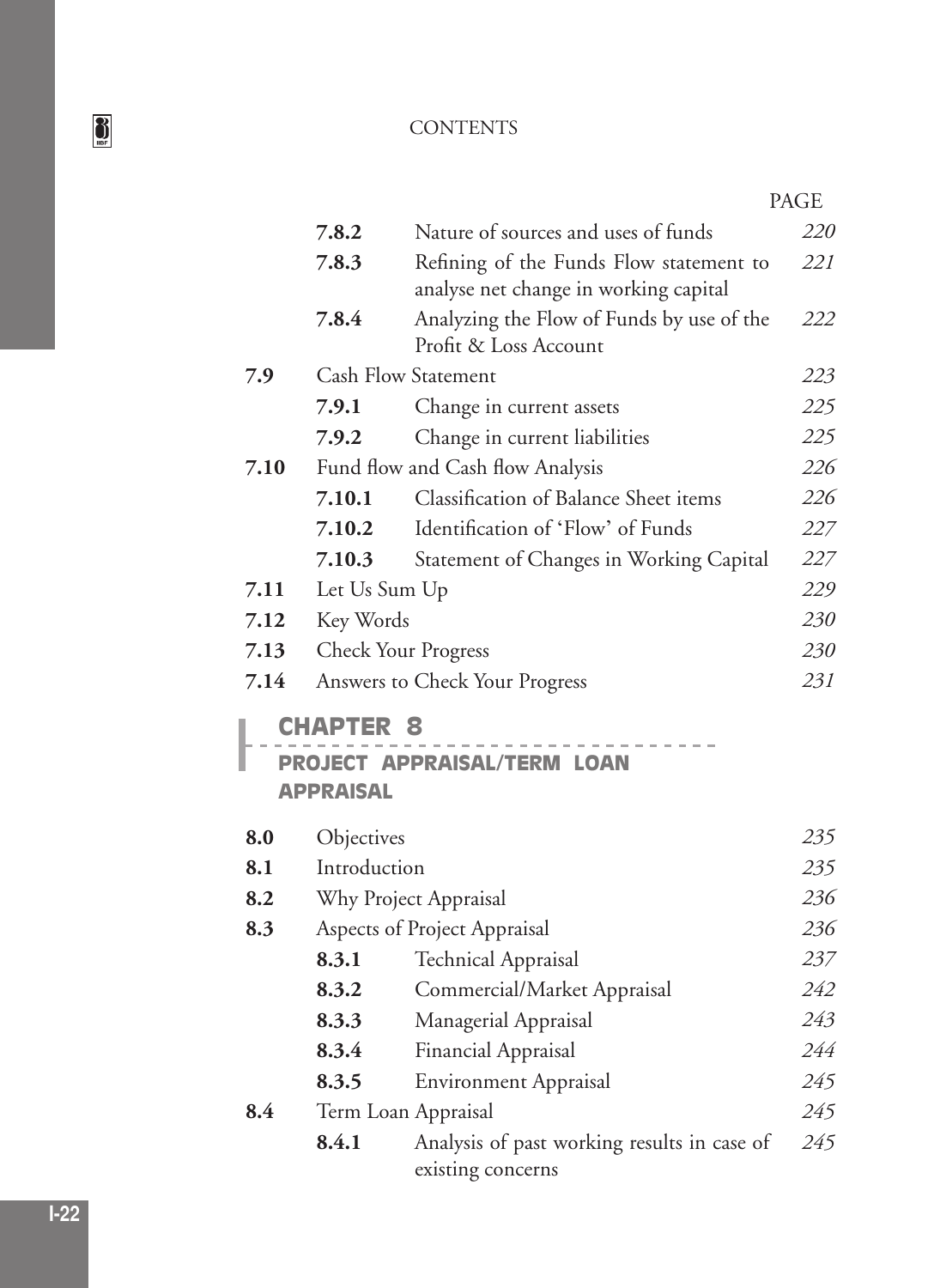| IR.<br>с |  |
|----------|--|

|         |                   |                                                        | PAGE |
|---------|-------------------|--------------------------------------------------------|------|
|         | 8.4.2             | Cost of project and means of finance                   | 246  |
|         | 8.4.3             | Estimates of Cost of Production and Prof-<br>itability | 250  |
|         | 8.4.4             | Debt Service Coverage Ratio (DSCR)                     | 251  |
|         | 8.4.5             | Sensitivity Analysis                                   | 252  |
|         | 8.4.6             | <b>Break Even Analysis</b>                             | 253  |
| 8.5     | Capital Budgeting |                                                        | 254  |
|         | 8.5.1             | Pay Back Period Method                                 | 255  |
|         | 8.5.2             | Average Rate of Return                                 | 257  |
|         | 8.5.3             | Time Value of Money - Discounting Tech-<br>nique       | 258  |
|         | 8.5.4             | Net Present Value Method                               | 260  |
|         | 8.5.5             | Internal Rate of Return                                | 263  |
|         | 8.5.6             | Benefit-Cost Ratio (BCR)                               | 264  |
|         | 8.5.7             | Data needed for computation of NPV &<br><b>IRR</b>     | 266  |
| 8.6     | Let Us Sum Up     |                                                        | 269  |
| $8.7\,$ | Key Words         |                                                        | 270  |
| 8.8     |                   | <b>Check Your Progress</b>                             | 270  |
| 8.9     |                   | Answers to Check Your Progress                         | 271  |

# **MODULE C : WORKING CAPITAL MANAGEMENT**

I

# **CHAPTER 9 WORKING CAPITAL ASSESSMENT 9.0** Objectives *289* **9.1** Introduction *289* **9.2** Working Capital *290* **9.3** Concept of working capital *291*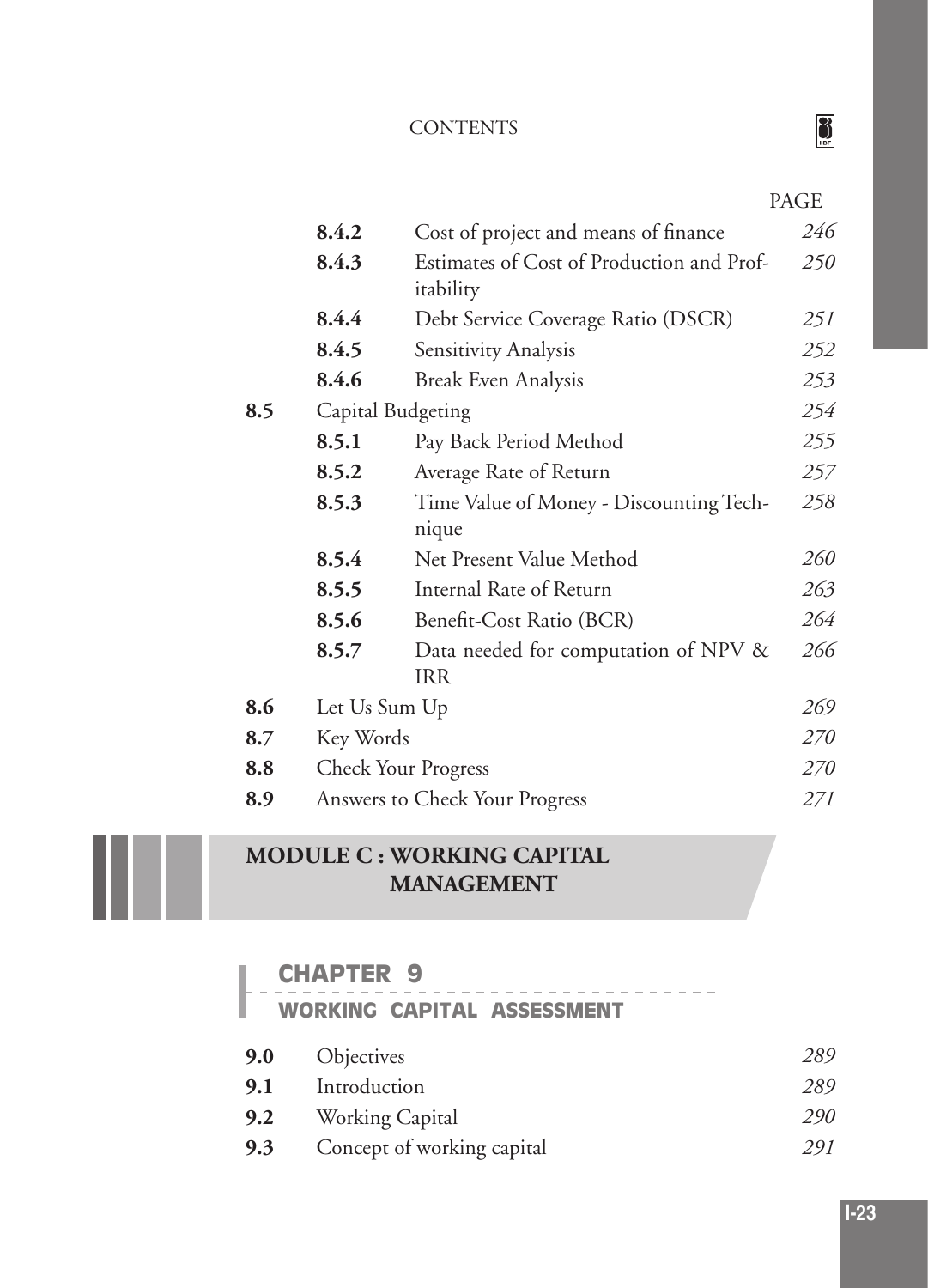|      |                                      |                                                                            | PAGE |
|------|--------------------------------------|----------------------------------------------------------------------------|------|
| 9.4  |                                      | Working Capital Gap                                                        | 292  |
| 9.5  | <b>Components of Working Capital</b> |                                                                            | 292  |
| 9.6  |                                      | Source of Working Capital                                                  | 293  |
| 9.7  |                                      | Operating/Working Cycle                                                    | 293  |
|      | 9.7.1                                | Computation of storage/retention period                                    | 294  |
|      | 9.7.2                                | Uses of Operating Cycle                                                    | 296  |
| 9.8  |                                      | Assessment of Working Capital requirements                                 | 296  |
|      | 9.8.1                                | Turnover Method                                                            | 297  |
|      | 9.8.2                                | Micro, Small and Medium Enterprises<br>(MSME)                              | 298  |
|      | 9.8.3                                | Maximum Permissible Bank Finance<br>Method                                 | 300  |
|      | 9.8.4                                | Cash Budget Method                                                         | 303  |
| 9.9  |                                      | Working Capital Finance to Information Technology<br>and software industry | 308  |
| 9.10 |                                      | Loan system for cash credits                                               | 309  |
| 9.11 | <b>Financial Ratios</b>              |                                                                            | 310  |
|      | 9.11.1                               | Debt Equity Ratio                                                          | 310  |
|      | 9.11.2                               | <b>Current Ratio</b>                                                       | 311  |
| 9.12 |                                      | Cash Flow Analysis                                                         | 312  |
| 9.13 |                                      | Investment in subsidiary and sister concerns                               | 312  |
| 9.14 |                                      | Commercial Paper                                                           | 313  |
| 9.15 |                                      | Slip back in current ratio                                                 | 314  |
| 9.16 |                                      | Bridge Loan facility by banks                                              | 315  |
| 9.17 | CMA Data                             |                                                                            | 316  |
| 9.18 | Let Us Sum Up                        |                                                                            | 320  |
| 9.19 | Key Words                            |                                                                            | 322  |
| 9.20 |                                      | <b>Check Your Progress</b>                                                 | 322  |
| 9.21 |                                      | Answers to Check Your progress                                             | 323  |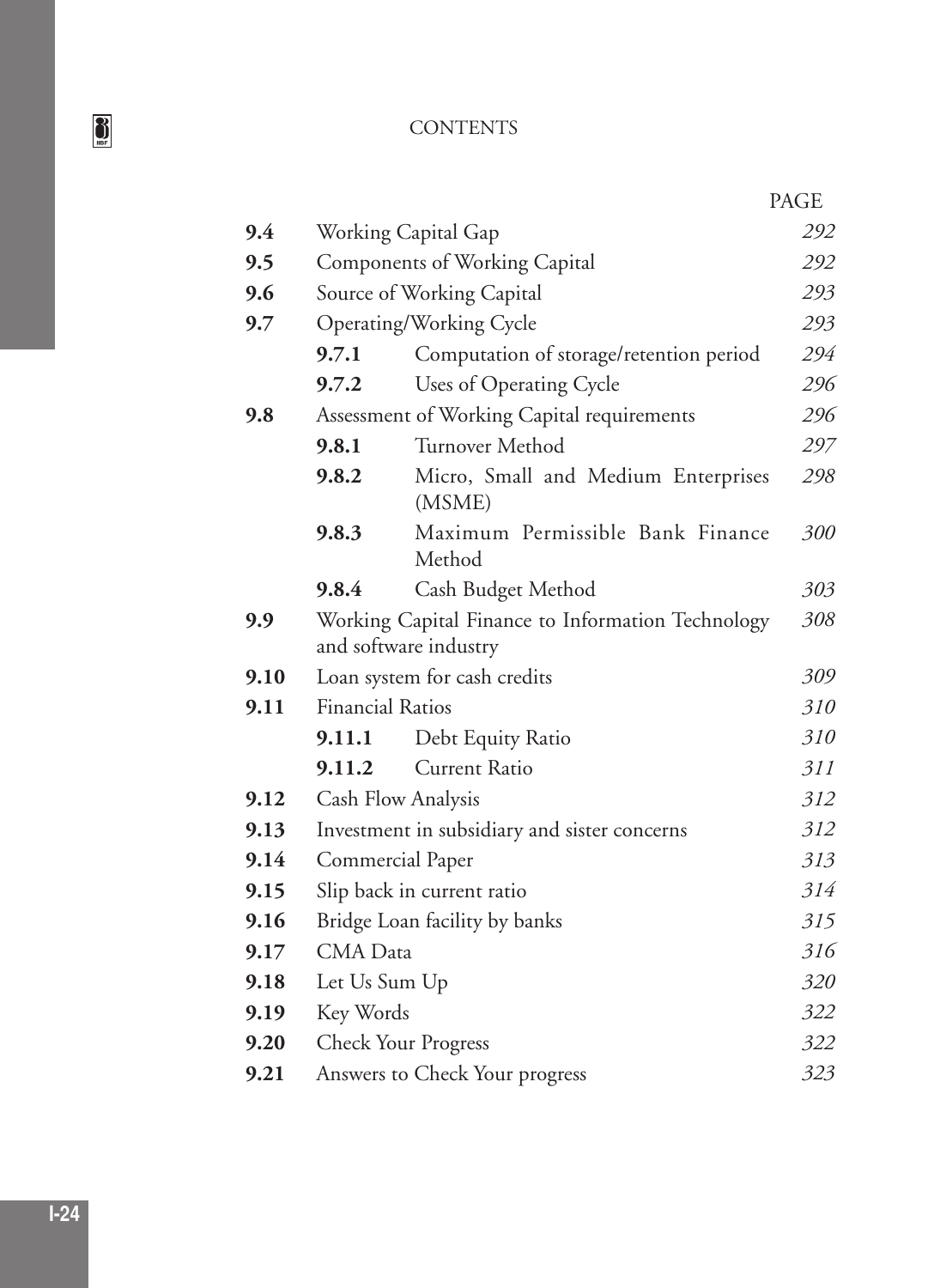**I-25**

# PAGE

|       | <b>HAPTER</b>          | 10                                                             |     |
|-------|------------------------|----------------------------------------------------------------|-----|
|       | <b>NON-FUND</b>        | <b>BASED-CREDIT FACILITIES</b>                                 |     |
| 10.0  | Objectives             |                                                                | 371 |
| 10.1  | Introduction           |                                                                | 371 |
| 10.2  |                        | Non-Fund based Limits                                          | 372 |
|       | 10.2.1                 | Advantages for bank                                            | 372 |
|       | 10.2.2                 | Advantages to borrowers                                        | 373 |
|       | 10.2.3                 | <b>Risks</b>                                                   | 373 |
| 10.3  | Letters of Credit      |                                                                | 373 |
|       | 10.3.1                 | Types of Letters of Credit                                     | 376 |
|       | 10.3.2                 | Credit Implications of Letters of Credit for<br><b>Bankers</b> | 382 |
|       | 10.3.3                 | Usance Letter of Credit                                        | 383 |
| 10.4  |                        | Risk associated with opening Imports LC                        | 384 |
| 10.5  |                        | Assessment of Letter of Credit Limit                           | 386 |
| 10.6  | Buyer's Credit         |                                                                | 389 |
|       | 10.6.1                 | Benefits of Buyer's Credit                                     | 389 |
| 10.7  | Supplier's Credit      |                                                                | 390 |
|       | 10.7.1                 | Benefits/Advantages                                            | 390 |
| 10.8  |                        | Bills Purchase/Discounting under LC                            | 390 |
| 10.9  | <b>Bank Guarantees</b> |                                                                | 394 |
|       | 10.9.1                 | Assessment of Guarantee Limit                                  | 398 |
|       | 10.9.2                 | Security                                                       | 400 |
|       | 10.9.3                 | Period of expiry of Guarantee                                  | 401 |
|       | 10.9.4                 | Period of claim under the guarantee                            | 401 |
| 10.10 |                        | Co-acceptance facilities                                       | 403 |
|       | 10.10.1                | Co-acceptance of bills-RBI guidelines                          | 403 |
|       | 10.10.2                | Co-acceptance of bills covering supply of<br>goods (RM)        | 404 |

 $\sum_{\text{max}}$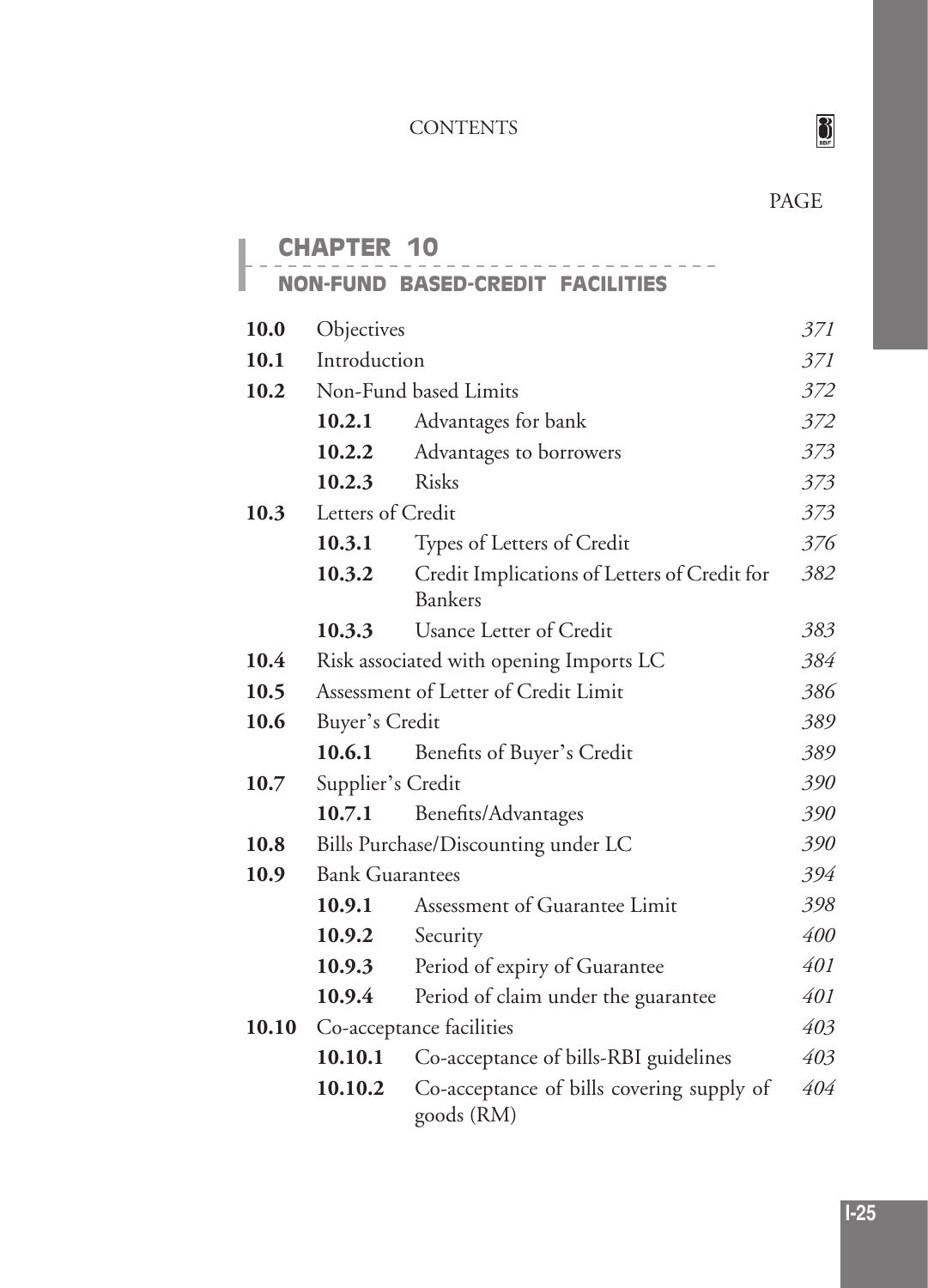|                                  |                                                 | PAGE |
|----------------------------------|-------------------------------------------------|------|
|                                  | 10.10.3 Supply of machinery under deferred pay- | 404  |
|                                  | ment guarantee arrangement                      |      |
| 10.11 Let Us Sum Up              |                                                 | 405  |
| 10.12 Key Words                  |                                                 | 406  |
| <b>10.13</b> Check Your Progress |                                                 | 406  |
|                                  | <b>10.14</b> Answers to Check Your Progress     | 407  |

 $\begin{array}{cccccccccccccc} \cdots & \cdots & \cdots & \cdots & \cdots & \cdots & \cdots \end{array}$ 

# **MODULE D : OTHER CREDITS**

## **CHAPTER 11**

| 11.0 | Objectives   |                                                                   | 415 |
|------|--------------|-------------------------------------------------------------------|-----|
| 11.1 | Introduction |                                                                   | 415 |
| 11.2 |              | Pre-shipment Finance                                              | 416 |
|      | 11.2.1       | Pre-shipment Rupee Export Credit                                  | 416 |
|      | 11.2.2       | Pre-shipment Credit in Foreign Currency<br>(PCFC)                 | 425 |
| 11.3 |              | Post-Shipment Rupee Export Finance                                | 430 |
|      | 11.3.1       | Advances against Undrawn Balances on<br><b>Export Bills</b>       | 432 |
|      | 11.3.2       | Advances against Retention Money                                  | 432 |
|      | 11.3.3       | <b>Export on Consignment Basis</b>                                | 435 |
|      | 11.3.4       | Export of Goods for Exhibition and Sale                           | 435 |
| 11.4 | Scheme       | ECGC Whole Turnover Post-shipment Guarantee                       | 436 |
| 11.5 |              | Interest Rate on Rupee Export Credit                              | 436 |
|      | 11.5.1       | <b>ECNOS</b>                                                      | 438 |
|      | 11.5.2       | Interest on Post-shipment credit                                  | 438 |
|      | 11.5.3       | Interest on Post-shipment Credit adjusted<br>from rupee resources | 438 |

 $\sum_{\text{max}}$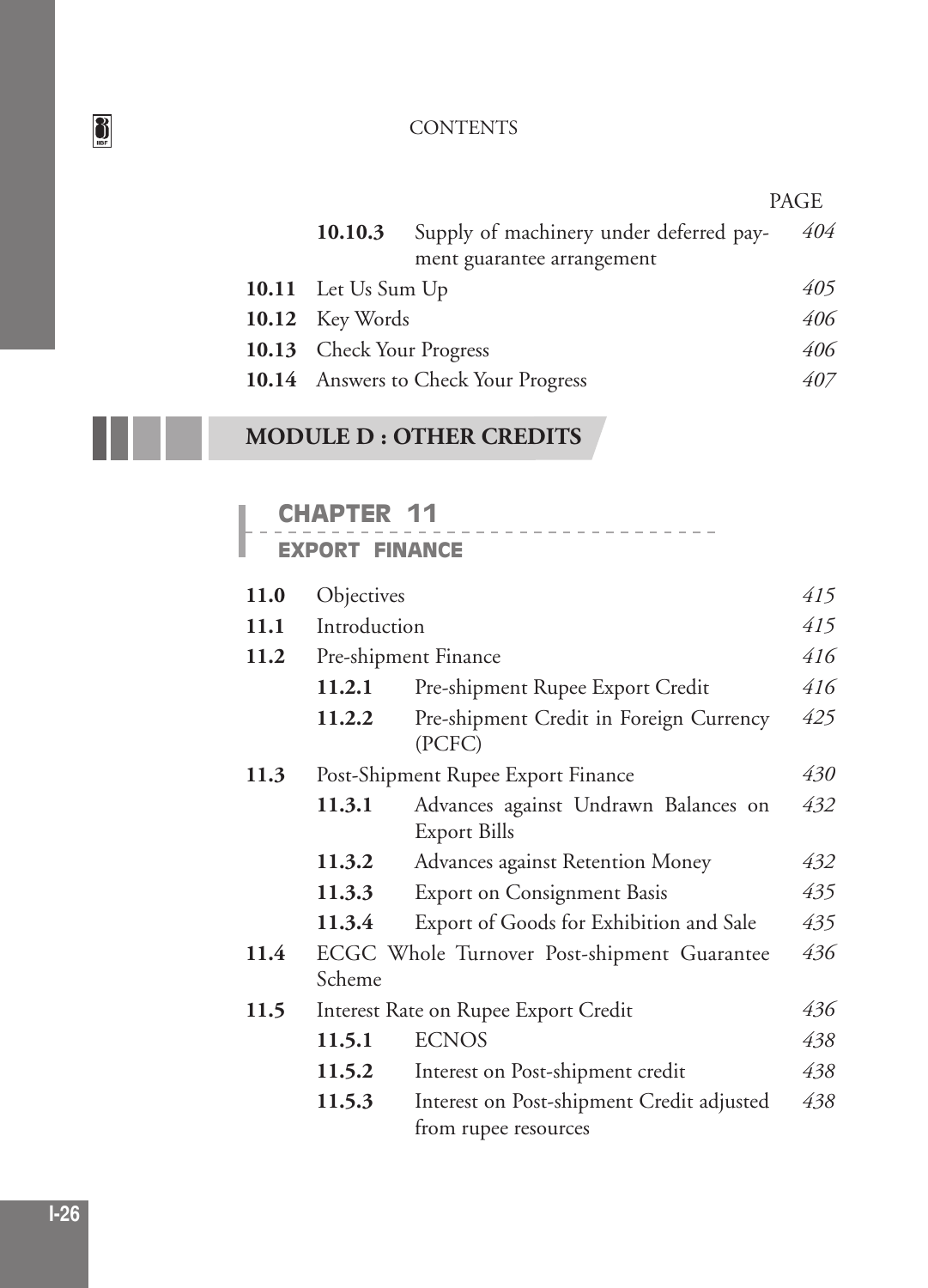| ٠ |
|---|

|       | 11.5.4            | Interest Equalisation Scheme on Pre and                         | 439 |
|-------|-------------------|-----------------------------------------------------------------|-----|
|       |                   | Post-Shipment Rupee Export Credit                               |     |
| 11.6  |                   | Post-Shipment Export Finance in Foreign Currency                | 442 |
|       | 11.6.1            | Eligibility criteria                                            | 443 |
|       | 11.6.2            | Source of On-shore funds                                        | 443 |
|       | 11.6.3            | <b>ECGC</b> cover                                               | 444 |
|       | 11.6.4            | Refinance                                                       | 444 |
|       | 11.6.5            | Interest rate structure on Export Credit in<br>Foreign Currency | 444 |
| 11.7  |                   | Customer Service & simplification of procedure                  | 444 |
|       | 11.7.1            | <b>Customer Service</b>                                         | 445 |
|       | 11.7.2            | Gold Card Scheme for exporters                                  | 445 |
|       | 11.7.3            | Sanction of export credit proposals                             | 447 |
|       | 11.7.4            | Crystallization of Export bills                                 | 448 |
| 11.8  | Other Points      |                                                                 | 448 |
| 11.9  | Let Us Sum Up     |                                                                 | 450 |
| 11.10 | Key Words         |                                                                 | 451 |
| 11.11 |                   | <b>Check Your Progress</b>                                      | 452 |
| 11.12 |                   | Answers to Check Your Progress                                  | 453 |
|       | <b>CHAPTER 12</b> |                                                                 |     |
|       |                   | PRIORITY SECTOR LENDING/GOVERN-                                 |     |
|       | <b>SCHEMES</b>    | <b>MENT SPONSORED SCHEMES/NABARD</b>                            |     |
| 12.0  | Objectives        |                                                                 | 465 |
| 12.1  | Introduction      |                                                                 | 465 |
| 12.2  |                   | Categories of Priority Sector                                   | 466 |
|       | 12.2.1            | Agriculture                                                     | 467 |
|       | 12.2.2            | Farm Credit                                                     | 467 |
|       | 12.2.3            | Agriculture infrastructure                                      | 469 |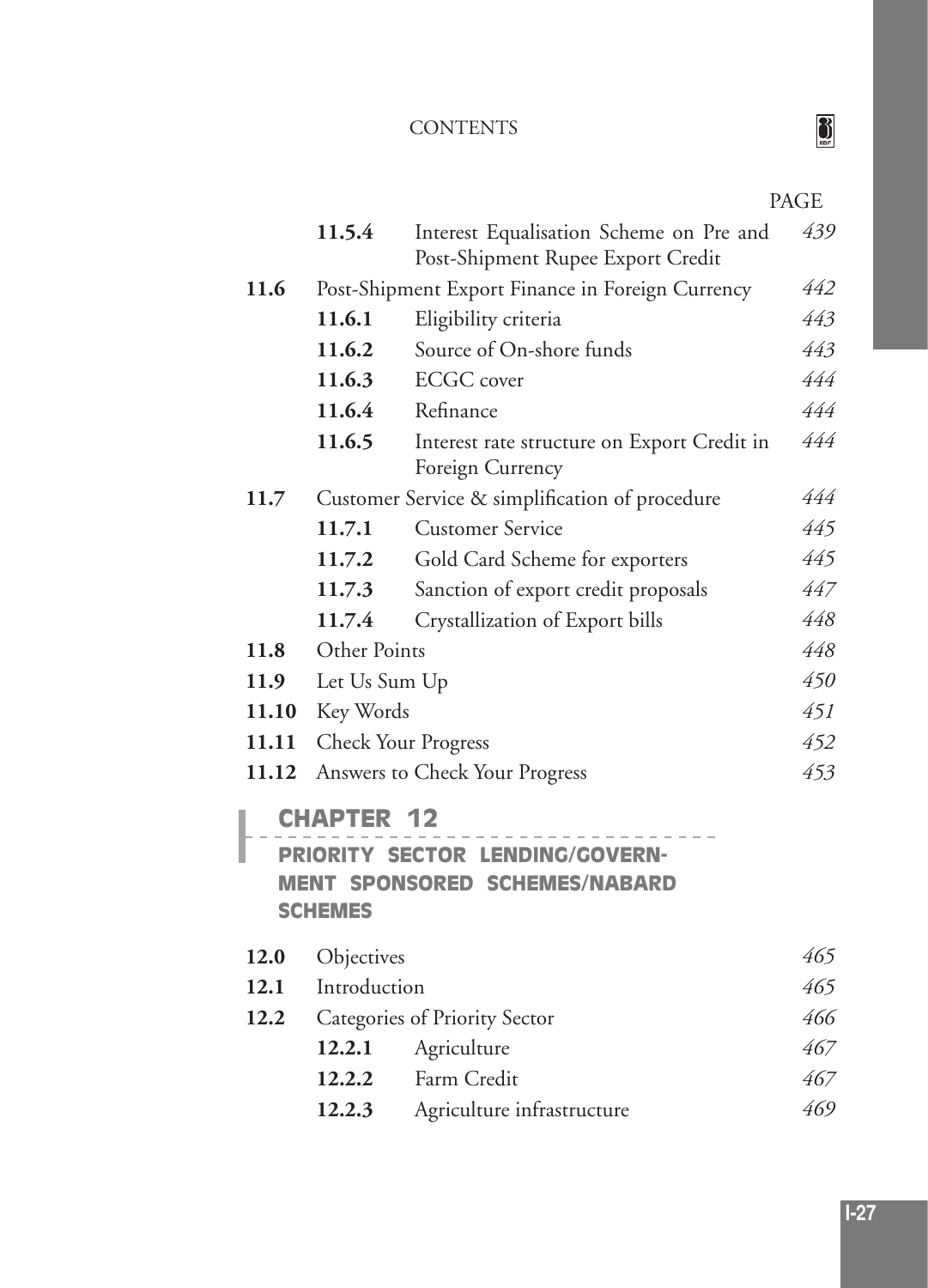|       |                                                                       |                                                                                                                       | PAGE |
|-------|-----------------------------------------------------------------------|-----------------------------------------------------------------------------------------------------------------------|------|
|       | 12.2.4                                                                | Ancillary activities                                                                                                  | 469  |
|       | 12.2.5                                                                | Micro, Small and Medium Enterprises<br>(MSME <sub>s</sub> )                                                           | 470  |
|       | 12.2.6                                                                | <b>Manufacturing Enterprises</b>                                                                                      | 471  |
|       | 12.2.7                                                                | Service Enterprises                                                                                                   | 471  |
|       | 12.2.8                                                                | <b>Factoring Transactions</b>                                                                                         | 472  |
|       | 12.2.9                                                                | Khadi and Village Industries Sector (KVI)                                                                             | 472  |
|       | 12.2.10                                                               | Other Finance to MSMEs                                                                                                | 473  |
| 12.3  | <b>Export Credit</b>                                                  |                                                                                                                       | 473  |
| 12.4  | Education                                                             |                                                                                                                       | 474  |
| 12.5  | Housing                                                               |                                                                                                                       | 475  |
| 12.6  | Social infrastructure                                                 |                                                                                                                       | 476  |
| 12.7  | Renewable Energy                                                      |                                                                                                                       | 476  |
| 12.8  | Others                                                                |                                                                                                                       | 476  |
| 12.9  | Government Sponsored Schemes                                          |                                                                                                                       | 485  |
|       | 12.9.1                                                                | Deendayal Antyodaya Yojana-National<br>Rural Livelihoods Mission (DAY-NRLM)                                           | 485  |
|       | 12.9.2                                                                | Deendayal Antyodaya Yojana-National<br>Urban Livelihoods Mission (DAY-NULM)                                           | 490  |
|       | 12.9.3                                                                | Prime Minister's Employment Generation<br>Programme (PMEGP)                                                           | 492  |
|       | 12.9.4                                                                | Self-Employment Scheme for Rehabilitation<br>of Manual Scavengers (SRMS)                                              | 494  |
|       | 12.9.5                                                                | Flow of Credit to SCs/STs                                                                                             | 496  |
| 12.10 | National Bank For Agriculture & Rural Development<br>(NABARD) Schemes |                                                                                                                       | 500  |
|       |                                                                       | 12.10.1 Agriclinic and Agribusiness Centres Scheme                                                                    | 502  |
|       | 12.10.2                                                               | Solar Schemes                                                                                                         | 504  |
|       | 12.10.3                                                               | Capital Subsidy Scheme for promoting Solar<br>Photovoltaic Water Pumping systems for<br>Irrigation and other purposes | 504  |
|       | 12.10.4                                                               | MNRE Lighting Scheme 2016                                                                                             | 505  |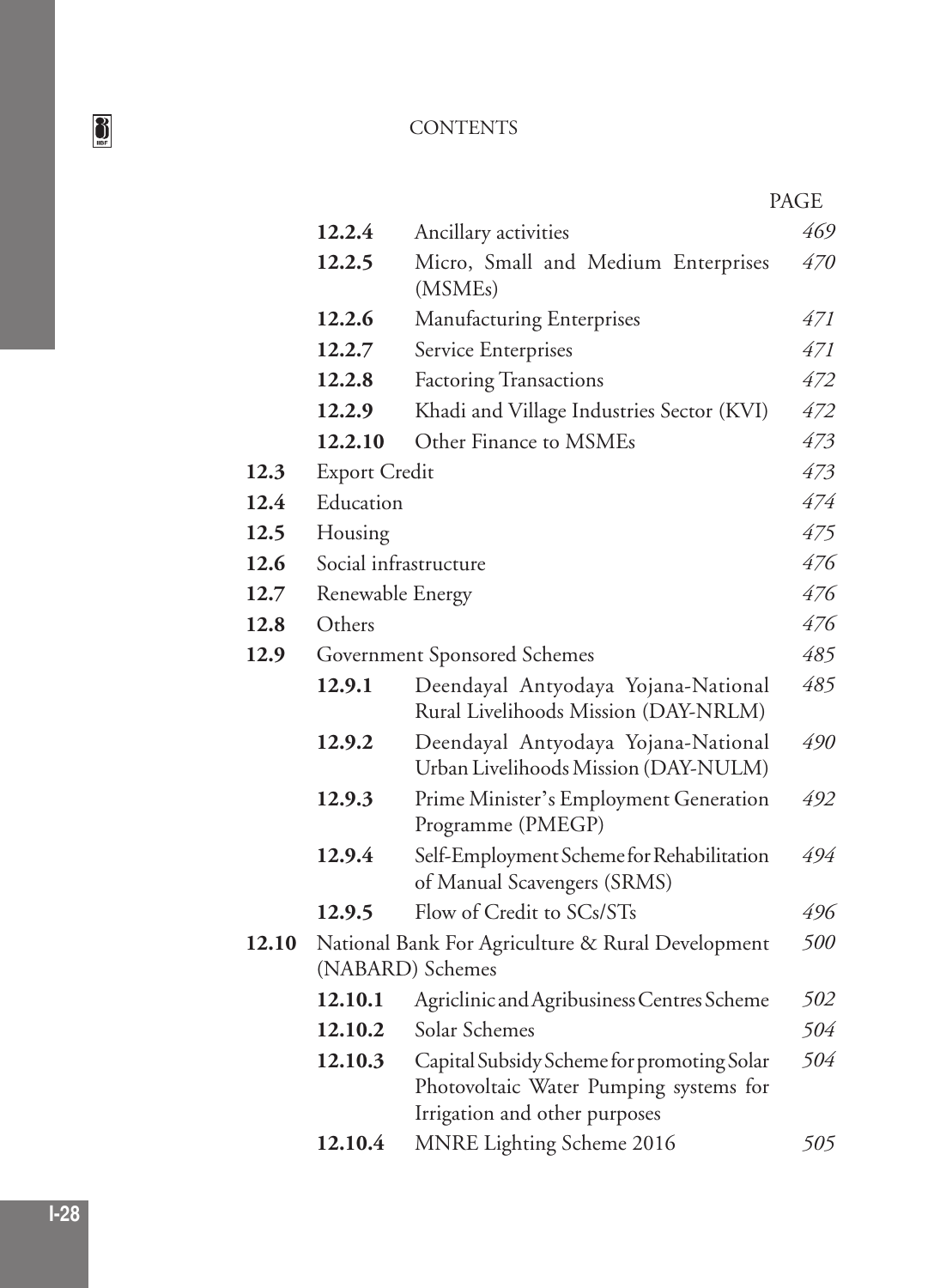|       |                                          |                                                                                       | PAGE |
|-------|------------------------------------------|---------------------------------------------------------------------------------------|------|
|       | 12.10.5                                  | Agricultural Marketing Infrastructure                                                 | 505  |
|       | 12.10.6                                  | National Livestock Mission                                                            | 507  |
|       | 12.10.7                                  | Non-Farm Sector                                                                       | 507  |
|       | 12.10.8                                  | Micro Credit Innovation                                                               | 508  |
|       | 12.10.9                                  | Self Help Group - Bank Linkage Programme<br>$(SHG-BLP)$                               | 508  |
|       | 12.10.10                                 | Financing of Joint Liability Groups (JLGs)                                            | 510  |
|       | 12.10.11                                 | NABARD Financial Services Ltd. (NAB-<br>FINS)                                         | 510  |
|       | 12.10.12                                 | Micro Enterprise Development Programme<br>(MEDPs)                                     | 510  |
|       | 12.10.13                                 | Livelihood and Enterprise Development<br>Programmes (LEDPs)                           | 511  |
|       | 12.10.14                                 | Scheme for promotion of Women SHGs<br>(WSHGs) in backward & LWE districts<br>of India | 511  |
|       | 12.10.15                                 | Smooth transition of WSHGs promoted<br>in NRLM intensive blocks to SRLMs              | 512  |
|       | 12.10.16                                 | NABARD's Initiative EShakti                                                           | 513  |
|       | 12.10.17                                 | Kisan Credit Card (KCC)                                                               | 513  |
|       | 12.10.18                                 | For Marginal Farmers                                                                  | 516  |
| 12.11 | Let Us Sum Up                            |                                                                                       | 526  |
| 12.12 | Key Words                                |                                                                                       | 527  |
| 12.13 | <b>Check Your Progress</b>               |                                                                                       | 527  |
| 12.14 |                                          | Answers to Check Your Progress                                                        | 528  |
|       | <b>CHAPTER 13</b><br><b>RETAIL LOANS</b> |                                                                                       |      |
| 13.0  | Objectives                               |                                                                                       | 535  |
| 13.1  | Introduction                             |                                                                                       | 535  |
| 13.2  |                                          | Characteristics of Retail Banking                                                     | 535  |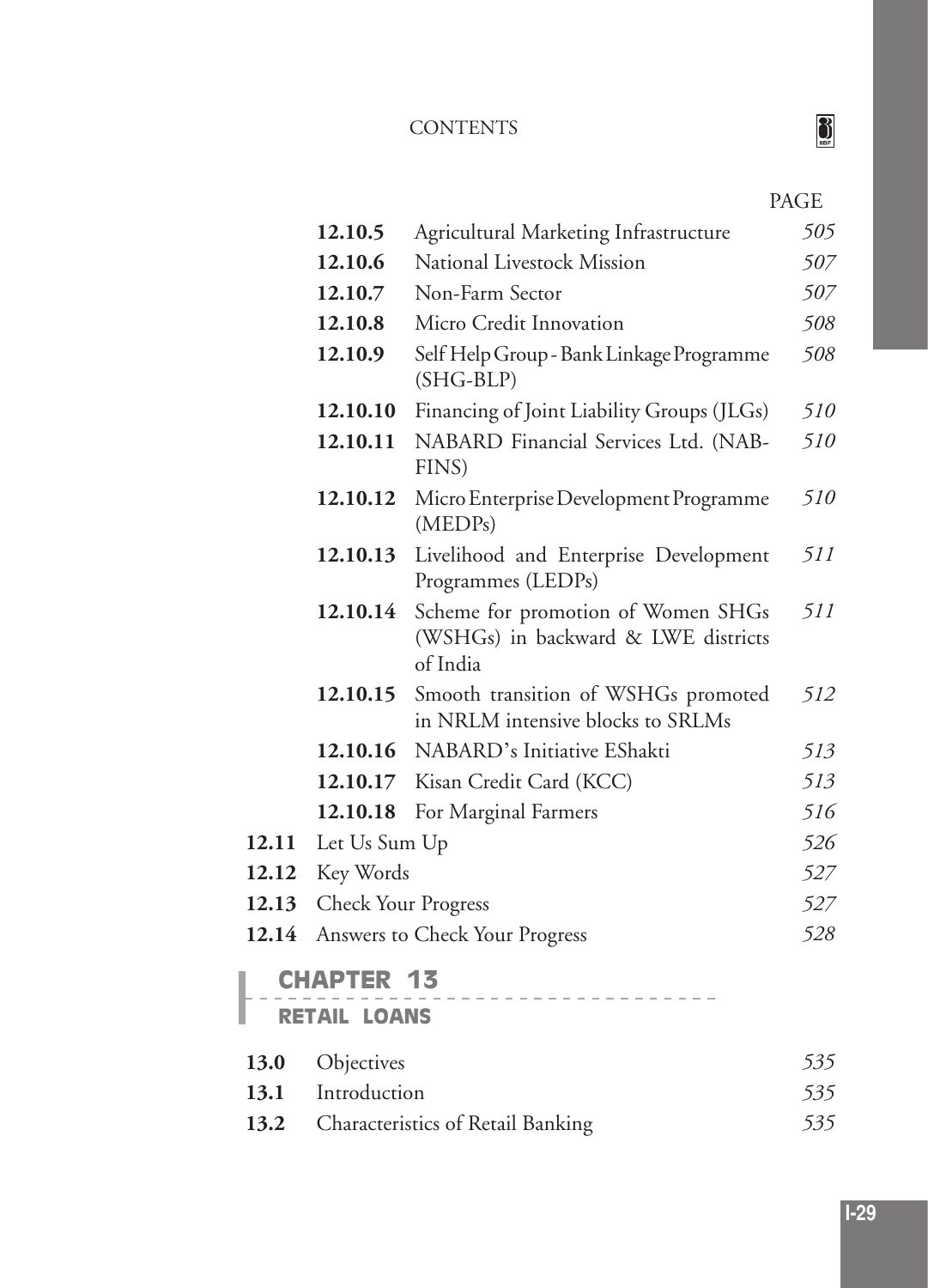|       |                                               | PAGE |
|-------|-----------------------------------------------|------|
| 13.3  | Advantages of Retail Banking                  | 536  |
|       | Disadvantages<br>13.3.1                       | 536  |
| 13.4  | <b>Retail Banking Products</b>                | 537  |
| 13.5  | A Model Home Loan                             | 542  |
| 13.6  | A Model Auto/Vehicle Loan                     | 546  |
| 13.7  | A Model Personal Loan                         | 548  |
| 13.8  | A Model Pensioner Loan Scheme                 | 550  |
| 13.9  | A Model Property Loan                         | 553  |
| 13.10 | A Model Holiday Loan Scheme                   | 557  |
| 13.11 | A Model Gold Loan Scheme                      | 559  |
| 13.12 | Education Loan (IBA)                          | 560  |
| 13.13 | Reverse Mortgage Loan                         | 565  |
| 13.14 | Reverse Mortgage Loan-enabled Annuity (RMLeA) | 569  |
| 13.15 | Let Us Sum Up                                 | 572  |
| 13.16 | Key Words                                     | 572  |
| 13.17 | <b>Check Your Progress</b>                    | 573  |
| 13.18 | Answers to Check Your Progress                | 574  |

# **MODULE E : MONITORING, SUPERVISION/ FOLLOW UP & MANAGEMENT OF IMPAIRED ASSETS**

# **CHAPTER 14**

## **DOCUMENTATION**

| 14.0 Objectives              | 583 |
|------------------------------|-----|
| 14.1 Introduction            | 583 |
| 14.2 Meaning of Document     | 583 |
| 14.3 Importance of documents | 584 |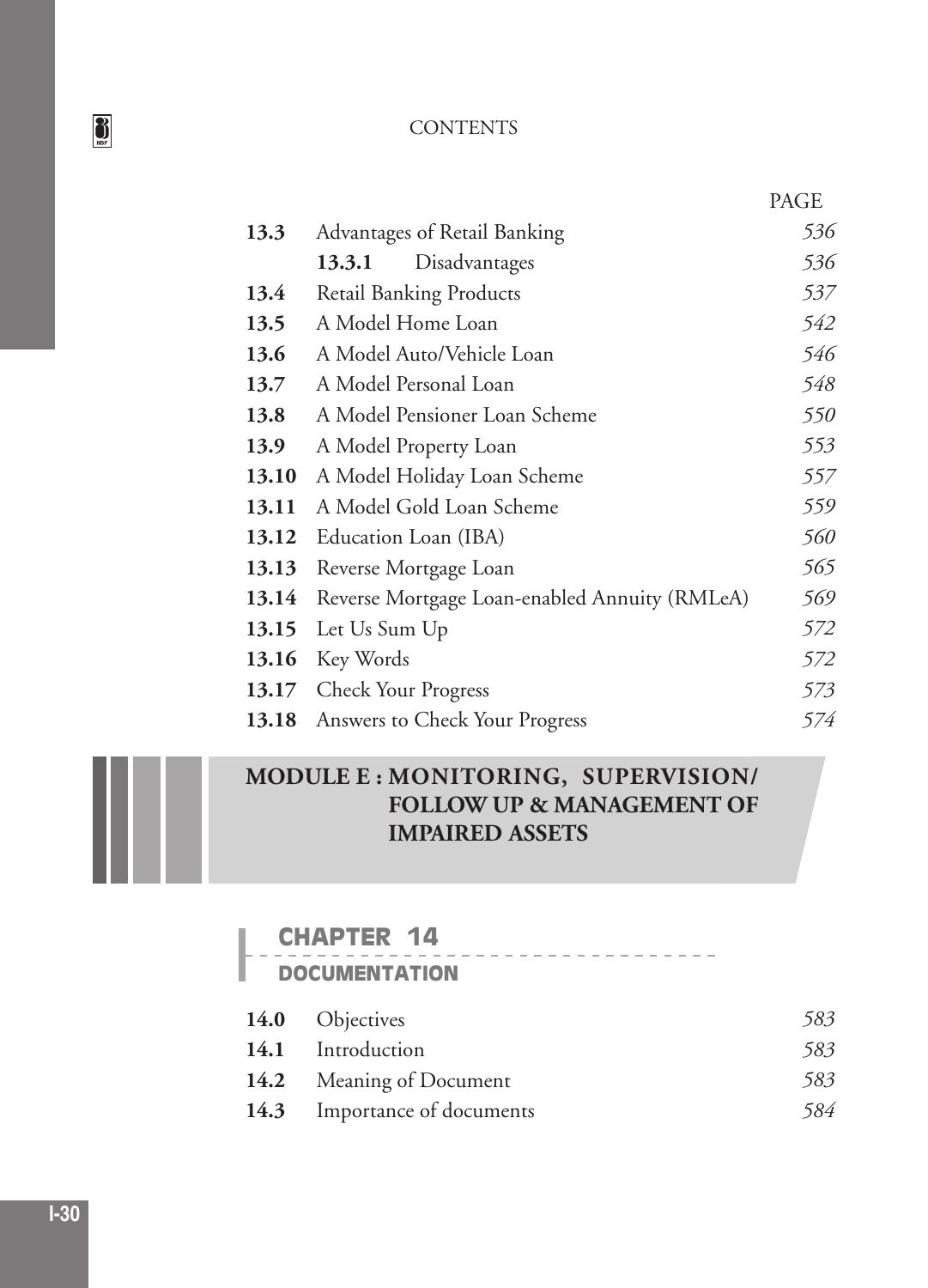|       |                       |                                                                                                                  | PAGE |
|-------|-----------------------|------------------------------------------------------------------------------------------------------------------|------|
| 14.4  | Types of documents    |                                                                                                                  | 585  |
| 14.5  |                       | Requisites of documentation                                                                                      | 586  |
| 14.6  |                       | Selection of documents                                                                                           | 586  |
| 14.7  | Stamping of documents |                                                                                                                  | 587  |
|       | 14.7.1                | Mode of Using, Cancelling Stamps                                                                                 | 587  |
| 14.8  |                       | Time of Stamping Instruments                                                                                     | 588  |
|       | 14.8.1                | Documents for which Stamp Duty is same<br>all over India                                                         | 588  |
|       | 14.8.2                | Stamp duty on a document containing<br>several distinct matters                                                  | 588  |
|       | 14.8.3                | Documents executed in more than one State                                                                        | 589  |
|       | 14.8.4                | Consequence of a document not duly<br>stamped                                                                    | 589  |
|       | 14.8.5                | Remedy for a document not duly stamped                                                                           | 589  |
| 14.9  |                       | Documents of which registration is compulsory                                                                    | 590  |
|       | 14.9.1                | Time limit for registration of documents                                                                         | 591  |
|       | 14.9.2                | Effect of non-registration of documents<br>required to be registered under the Indian<br><b>Registration Act</b> | 591  |
|       | 14.9.3                | Registration of charge under the Companies<br>Act, 2013                                                          | 591  |
|       | 14.9.4                | Procedure for filing particulars of charge                                                                       | 592  |
|       | 14.9.5                | Consequence of non-filing of charge Form<br>for Registration with R.O.C.                                         | 593  |
|       | 14.9.6                | Consequence of non-registration of charge<br>of a Motor Vehicle with R.T.A.                                      | 593  |
| 14.10 |                       | Execution of a document - Meaning                                                                                | 593  |
|       | 14.10.1               | Process of documentation                                                                                         | 593  |
|       | 14.10.2               | Mode of execution by different types of                                                                          | 594  |
|       |                       | executants                                                                                                       |      |
|       | 14.10.3               | <b>Execution of Guarantee</b>                                                                                    | 596  |
|       |                       | 14.11 Limitation of documents                                                                                    | 597  |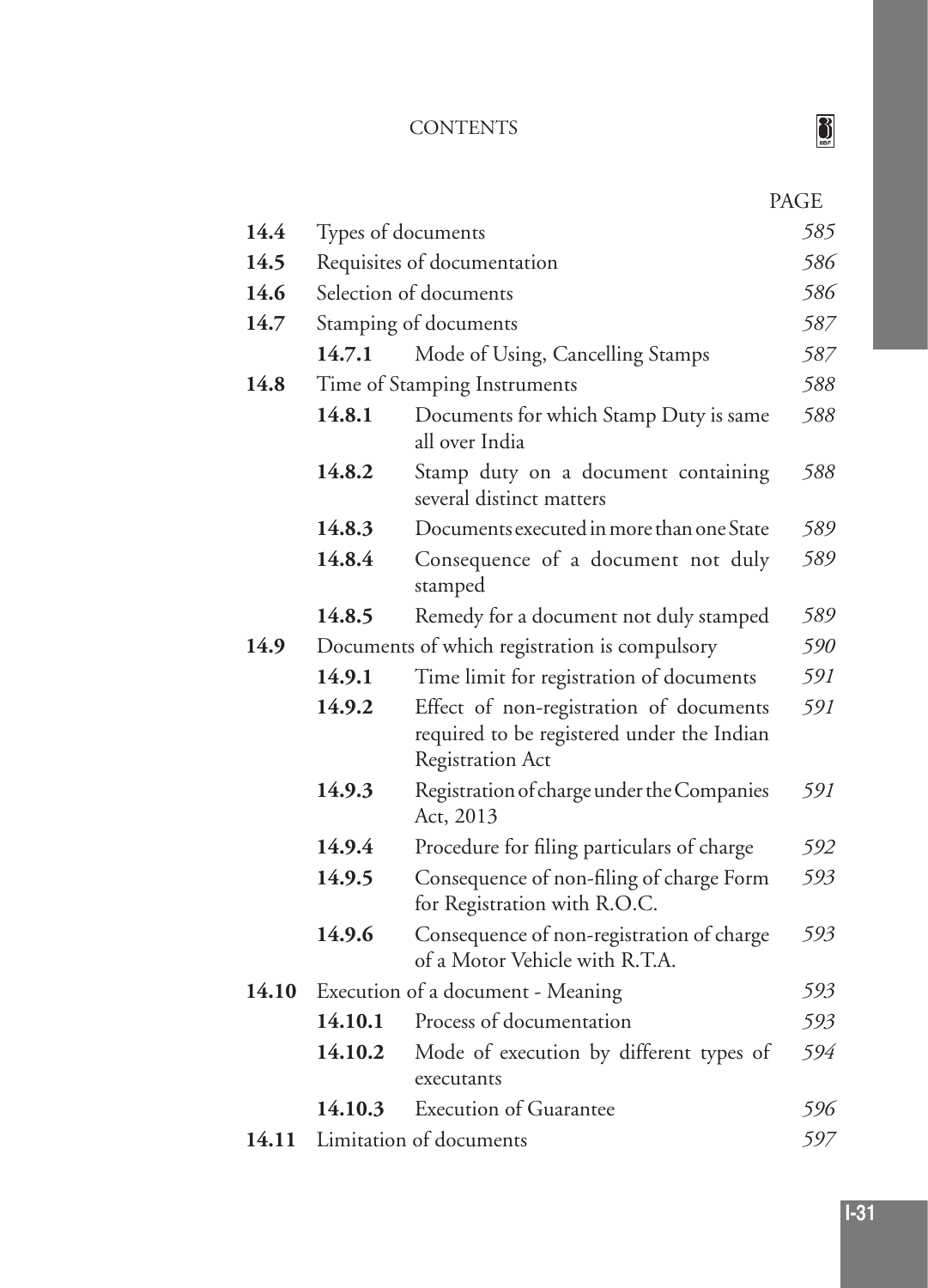|       |                   |                                                                  | <b>PAGE</b> |
|-------|-------------------|------------------------------------------------------------------|-------------|
|       | 14.11.1           | Law of Limitation to the Guarantor                               | 597         |
|       | 14.11.2           | Extension of the period of limitation                            | 598         |
|       | 14.11.3           | Exclusion of the Period of Limitation                            | 598         |
|       | 14.11.4           | Signing of acknowledgement by borrower<br>on behalf of Guarantor | 599         |
|       | 14.11.5           | Date of Unstamped Acknowledgement                                | 599         |
| 14.12 |                   | <b>Enforcement of Documents</b>                                  | 599         |
|       | 14.12.1           | Death of Borrower                                                | 600         |
|       | 14.12.2           | Death of a Guarantor                                             | 600         |
| 14.13 |                   | Scrutiny of documents at the time of execution                   | 601         |
| 14.14 | Let Us Sum Up     |                                                                  | 602         |
| 14.15 | Key Words         |                                                                  | 603         |
| 14.16 |                   | Check Your progress                                              | 603         |
| 14.17 |                   | Answers to Check Your Progress                                   | 604         |
|       | <b>CHAPTER 15</b> |                                                                  |             |
|       |                   | <b>TYPES OF CHARGES</b>                                          |             |
| 15.0  | Objectives        |                                                                  | 607         |
| 15.1  | Introduction      |                                                                  | 607         |
| 15.2  |                   | Various Types of Charges                                         | 608         |
|       | 15.2.1            | What is a charge and what is its purpose?                        | 608         |
|       | 15.2.2            | Features                                                         | 609         |
| 15.3  | Types of security |                                                                  | 609         |
| 15.4  | Modes of charge   |                                                                  | 610         |
|       | 15.4.1            | Lien                                                             | 610         |
|       | 15.4.2            | Negative Lien                                                    | 612         |
|       | 15.4.3            | Set-off                                                          | 612         |
|       | 15.4.4            | Assignment                                                       | 613         |
|       | 15.4.5            | Pledge                                                           | 614         |
|       | 15.4.6            | Hypothecation                                                    | 616         |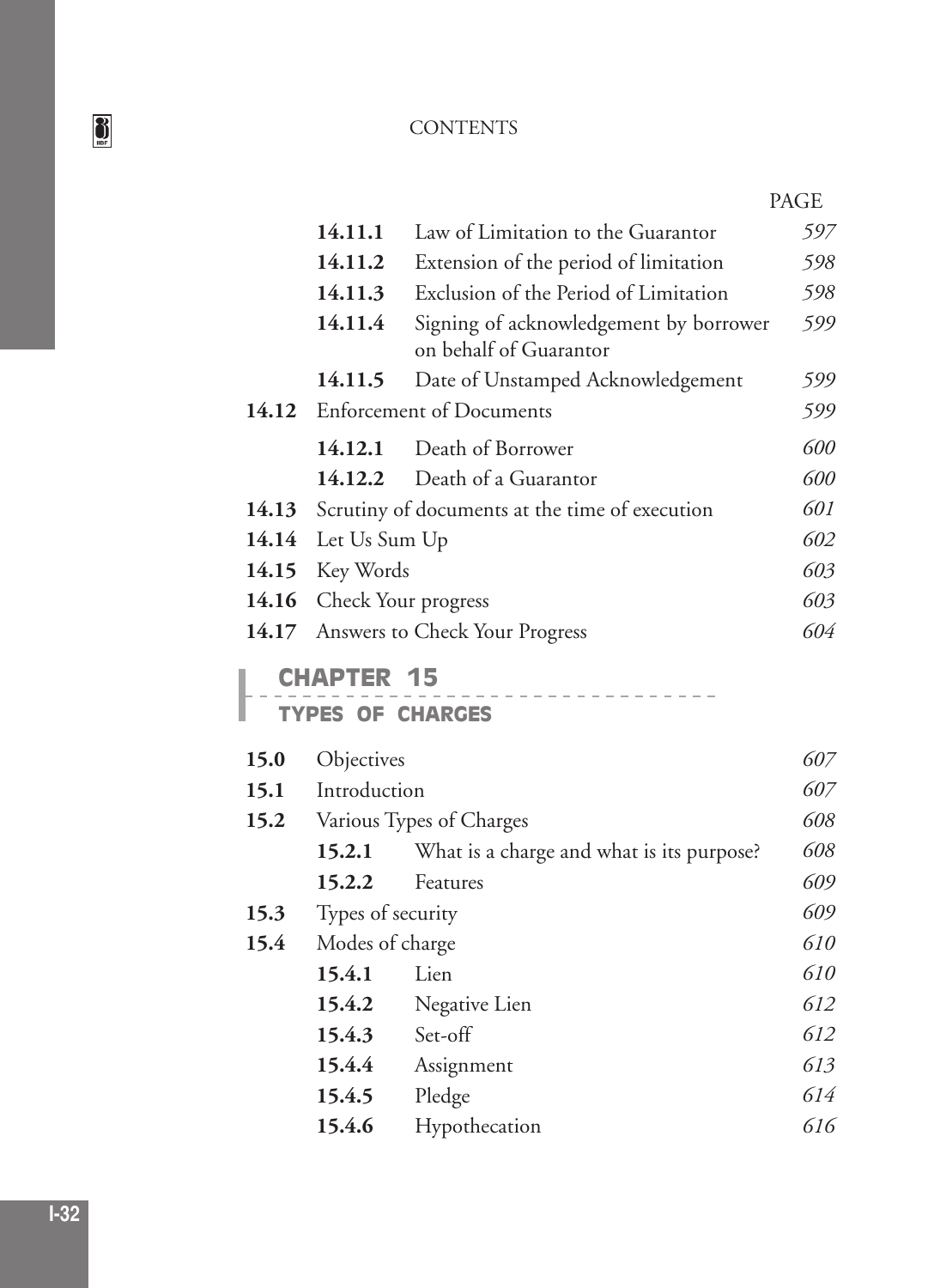|       |                                        |                                          | <b>PAGE</b> |
|-------|----------------------------------------|------------------------------------------|-------------|
|       | 15.4.7                                 | Precaution for Hypothecation             | 617         |
|       | 15.4.8                                 | Risk of Double Financing                 | 617         |
|       | 15.4.9                                 | Mortgage                                 | 617         |
|       | 15.4.10                                | Mode of charge                           | 619         |
|       | 15.4.11                                | Advantages of Equitable Mortgage         | 620         |
|       | 15.4.12                                | Precaution in case of Equitable Mortgage | 620         |
| 15.5  | Let Us Sum Up                          |                                          | 623         |
| 15.6  | Key Words                              |                                          | 623         |
| 15.7  | <b>Check Your Progress</b>             |                                          | 623         |
| 15.8  |                                        | Answers to Check Your Progress           | 624         |
|       | <b>CHAPTER 16</b><br><b>MONITORING</b> | FOLLOW-UP, SUPERVISION & CREDIT          |             |
| 16.0  | Objectives                             |                                          | 627         |
| 16.1  | Introduction                           |                                          | 627         |
| 16.2  |                                        | Credit monitoring : Meaning              | 628         |
| 16.3  | <b>Monitoring Goals</b>                |                                          | 629         |
| 16.4  | <b>Monitoring Process</b>              |                                          | 630         |
| 16.5  | <b>Monitoring Tools</b>                |                                          | 631         |
| 16.6. |                                        | Other monitoring tools                   | 631         |
| 16.7  |                                        | Supervision & Follow-up                  | 634         |
| 16.8  | Let Us Sum Up                          |                                          | 635         |
| 16.9  | <b>Check Your Progress</b>             |                                          | 635         |
| 16.10 |                                        | Answers to Check Your Progress           | 636         |
|       | <b>HAPTER</b>                          |                                          |             |
|       |                                        | <b>MANAGEMENT OF IMPAIRED ASSETS</b>     |             |
| 17.0  | Objectives                             |                                          | 655         |
| 17.1  | Introduction                           |                                          | 655         |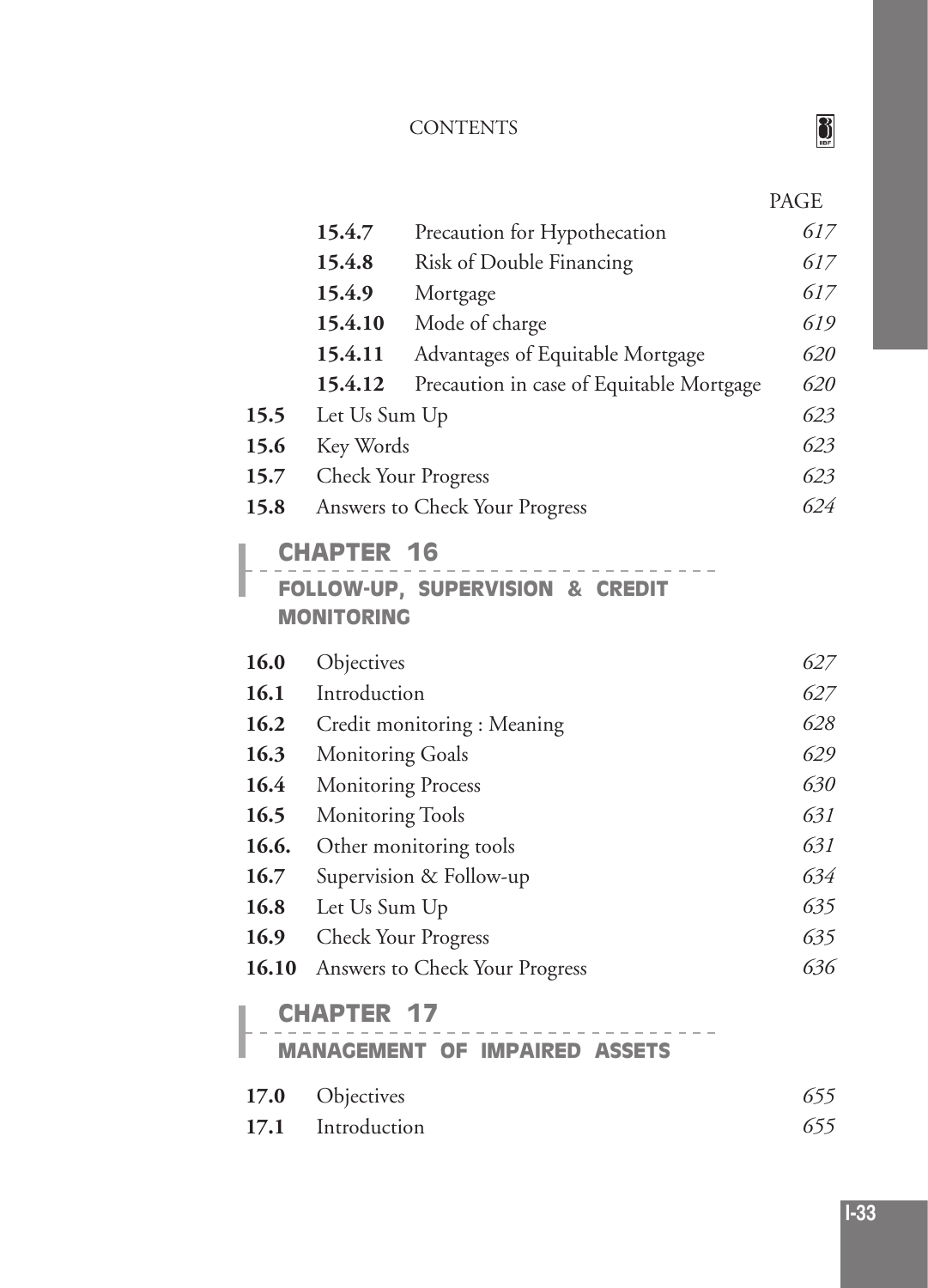|      |                    |                                                                                                   | PAGE |
|------|--------------------|---------------------------------------------------------------------------------------------------|------|
| 17.2 |                    | NPAs and their management                                                                         | 656  |
|      | 17.2.1             | <b>Credit Monitoring</b>                                                                          | 657  |
|      | 17.2.2             | NPA why and how                                                                                   | 659  |
|      | 17.2.3             | NPA management policy                                                                             | 663  |
| 17.3 | Definitions        |                                                                                                   | 665  |
| 17.4 | Causes of sickness |                                                                                                   | 670  |
| 17.5 |                    | Income Recognition                                                                                | 671  |
|      | 17.5.1             | <b>Income Recognition Policy</b>                                                                  | 671  |
|      | 17.5.2             | <b>Asset Classification</b>                                                                       | 672  |
|      | 17.5.3             | Typical guidelines for classification of NPAs                                                     | 672  |
|      | 17.5.4             | Consortium Arrangement                                                                            | 674  |
| 17.6 |                    | Projects under implementation (Classification of NPA)                                             | 674  |
|      | 17.6.1             | Project Loans                                                                                     | 674  |
|      | 17.6.2             | Project Loans for infrastructure sector                                                           | 675  |
|      | 17.6.3             | Project Loans for Non-Infrastructure Sec-<br>tor (other than Commercial Real Estate<br>Exposures) | 676  |
|      | 17.6.4             | Project Loans for Commercial Real Estate                                                          | 677  |
|      | 17.6.5             | Other Issues                                                                                      | 678  |
|      | 17.6.6             | Income Recognition                                                                                | 678  |
|      | 17.6.7             | Take out Finance                                                                                  | 679  |
|      | 17.6.8             | Post-shipment Supplier's Credit                                                                   | 679  |
|      | 17.6.9             | <b>Export Project Finance</b>                                                                     | 679  |
|      | 17.6.10            | Advances under rehabilitation approved by<br><b>BIFR/TLI</b>                                      | 679  |
|      | 17.6.11            | Credit Card Accounts                                                                              | 680  |
| 17.7 |                    | Provisioning Norms for NPA                                                                        | 680  |
|      | 17.7.1             | Provisioning Coverage Ratio (PCR)                                                                 | 681  |
| 17.8 |                    | Options available to banks for Stressed Assets                                                    | 682  |
|      | 17.8.1             | Prudential Guidelines on Restructuring of<br>Advances                                             | 682  |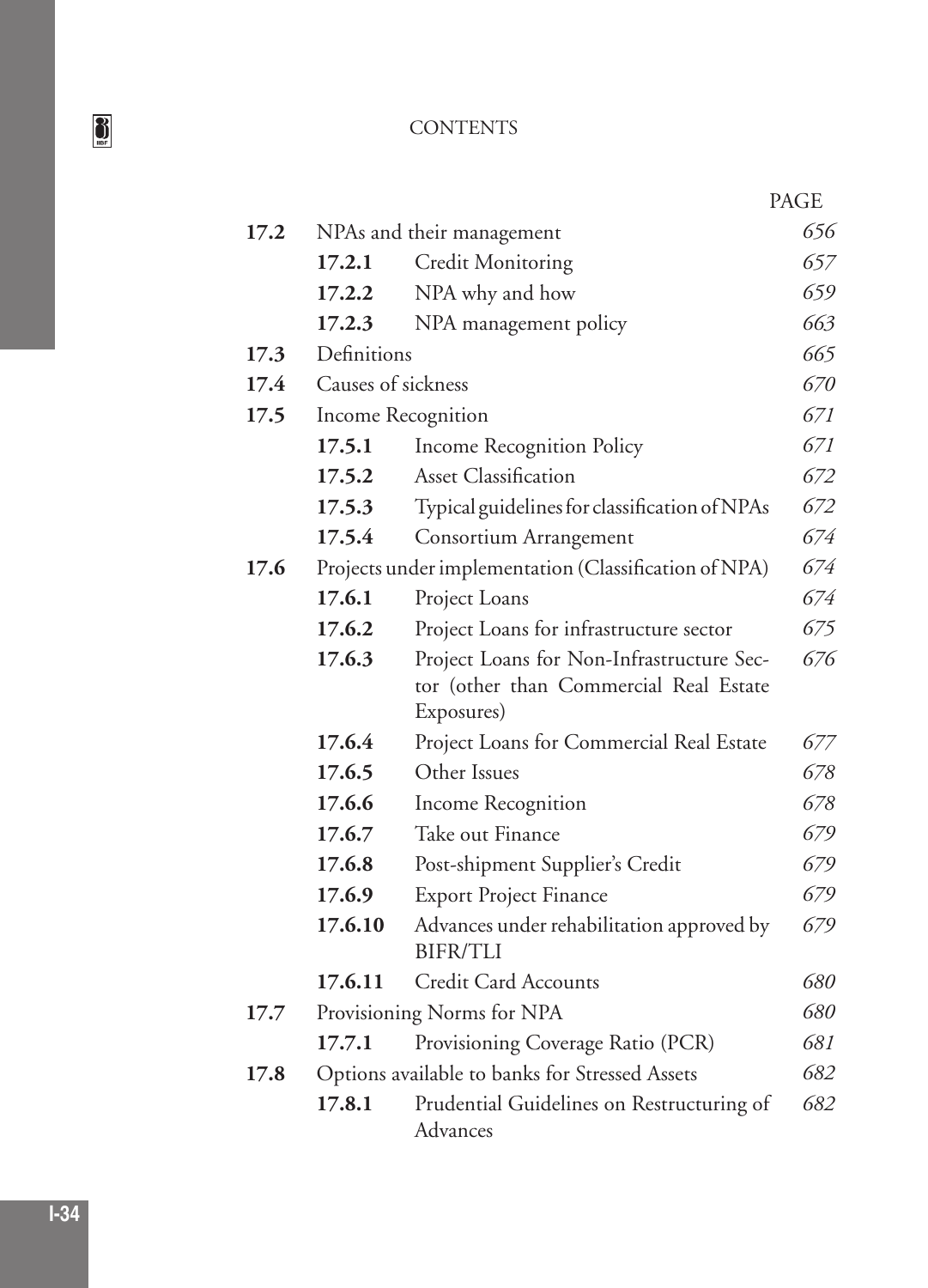# $\sum_{\text{IBF}}$

|       | 17.8.2                  | Eligibility criteria for restructuring of ad-<br>vances                                                 | 684 |
|-------|-------------------------|---------------------------------------------------------------------------------------------------------|-----|
|       | 17.8.3                  | Asset classification norms - Restructured<br>assets                                                     | 685 |
|       | 17.8.4                  | Income recognition                                                                                      | 687 |
|       | 17.8.5                  | Provision for diminution in the fair value<br>of restructured advances                                  | 687 |
|       | 17.8.6                  | Up-gradation of loan accounts classified<br>as NPAs                                                     | 687 |
|       | 17.8.7                  | Mahapatra Committee Recommendations                                                                     | 688 |
|       | 17.8.8                  | Revised Prudential Guidelines on Restruc-<br>turing of Advances                                         | 688 |
|       | 17.8.9                  | General Provision on Restructured Standard<br>Accounts                                                  | 690 |
|       | 17.8.10                 | Criteria for Up-gradation of Account Clas-<br>sified as NPA on Restructuring                            | 691 |
|       | 17.8.11                 | Risk-Weights                                                                                            | 692 |
| 17.9  | <b>Viability Period</b> |                                                                                                         | 692 |
|       | 17.9.1                  | <b>Benchmarks on Viability Parameters</b>                                                               | 692 |
|       | 17.9.2                  | Promoters' Sacrifice                                                                                    | 693 |
|       | 17.9.3                  | Conversion of Debt into Equity/Preference<br>Shares                                                     | 693 |
| 17.10 | Wilful Defaulter        |                                                                                                         | 694 |
|       | 17.10.1                 | Penal Measures                                                                                          | 695 |
|       | 17.10.2                 | Mechanism for identification of Wilful<br>Defaulters                                                    | 696 |
|       | 17.10.3                 | Compromise                                                                                              | 697 |
| 17.11 | Legal Action            |                                                                                                         | 697 |
| 17.12 | Lok Adalats             |                                                                                                         | 705 |
| 17.13 | Debt Recovery Tribunal  |                                                                                                         | 706 |
| 17.14 | (SARFAESI)              | Securitisation and Reconstruction of Financial Assets<br>and Enforcement of Security Interest Act, 2002 | 709 |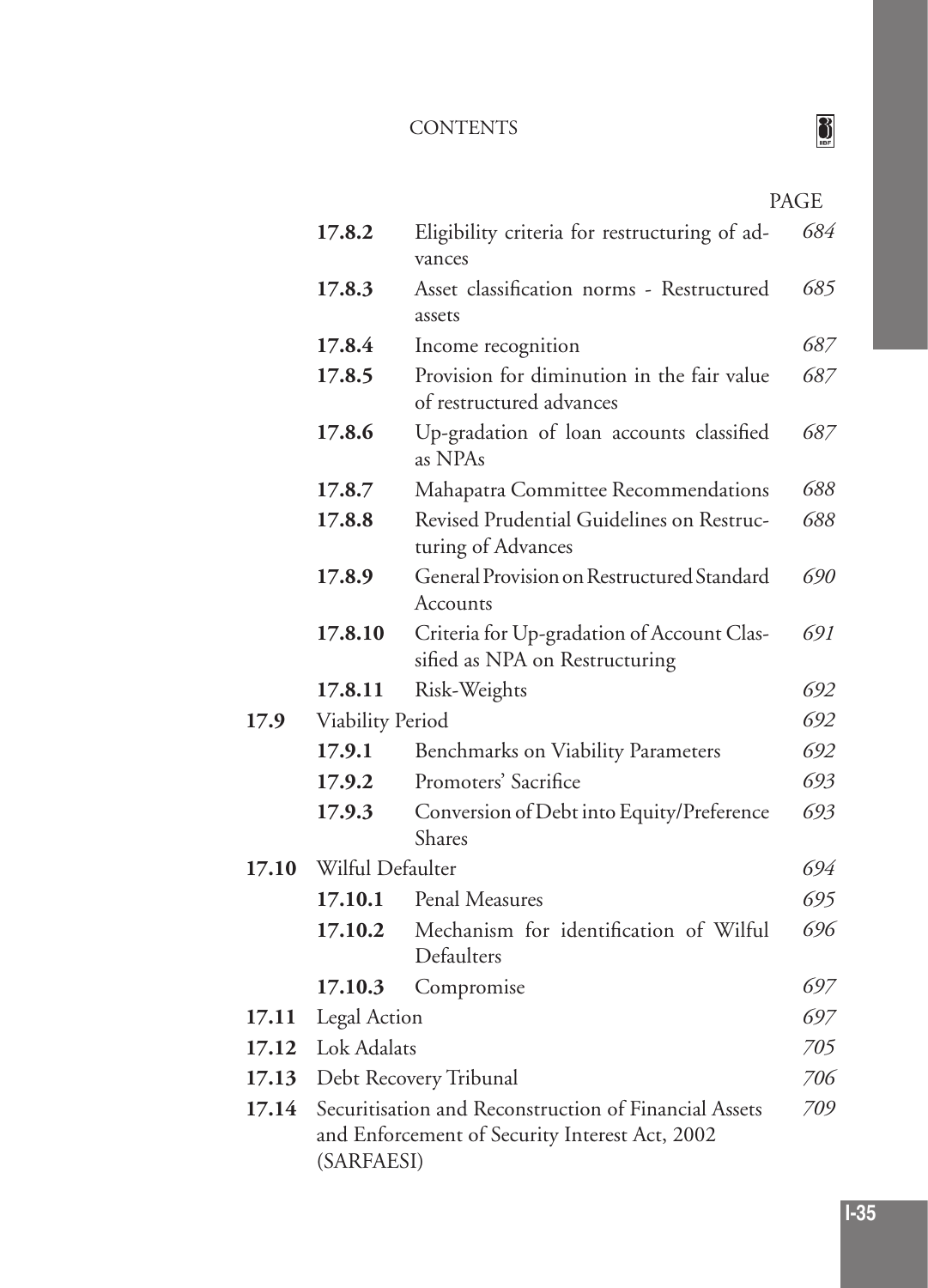|       |                            |                                                                                                                                             | PAGE |
|-------|----------------------------|---------------------------------------------------------------------------------------------------------------------------------------------|------|
| 17.15 |                            | Resolution of Stressed Assets - Revised Framework                                                                                           | 714  |
|       | 17.15.1                    | Early identification and reporting of stress                                                                                                | 715  |
|       | 17.15.2                    | Reporting to Central Repository of Infor-<br>mation on Large Credits (CRILC)                                                                | 715  |
|       | 17.15.3                    | Joint Lenders' Forum (JLF)                                                                                                                  | 716  |
|       | 17.15.4                    | Formation of Resolution Plan                                                                                                                | 717  |
|       | 17.15.5                    | Implementation Conditions for RP                                                                                                            | 717  |
|       | 17.15.6                    | Timeframe for large accounts to be referred<br>under IBC                                                                                    | 718  |
|       | 17.15.7                    | Supervisory Review                                                                                                                          | 719  |
|       | 17.15.8                    | Norms Applicable to Restructuring                                                                                                           | 719  |
|       | 17.15.9                    | <b>Additional Finance</b>                                                                                                                   | 721  |
|       | 17.15.10                   | Income recognition norms                                                                                                                    | 721  |
|       | 17.15.11                   | Conversion of Principal into Debt/Equity<br>and Unpaid Interest into 'Funded Inter-<br>est Term Loan' (FITL), Debt or Equity<br>Instruments | 722  |
|       | 17.15.12                   | Change in Ownership                                                                                                                         | 722  |
|       | 17.15.13                   | Non-applicability of the framework                                                                                                          | 723  |
| 17.16 |                            | Framework for Revival and Rehabilitation of Micro,<br>Small and Medium Enterprises (MSMEs)                                                  | 723  |
|       | 17.16.1                    | <b>Committees for Stressed MSMEs</b>                                                                                                        | 725  |
|       | 17.16.2                    | Committee for a Corrective Action Plan                                                                                                      | 725  |
|       | 17.16.3                    | Corrective Action Plan by the Committee                                                                                                     | 727  |
| 17.17 |                            | Insolvency and Bankruptcy Code, 2016                                                                                                        | 731  |
| 17.18 | Let Us Sum Up              |                                                                                                                                             | 741  |
| 17.19 | Key Words                  |                                                                                                                                             | 742  |
| 17.20 | <b>Check Your Progress</b> |                                                                                                                                             | 742  |
| 17.21 |                            | Answers to Check Your Progress                                                                                                              | 743  |